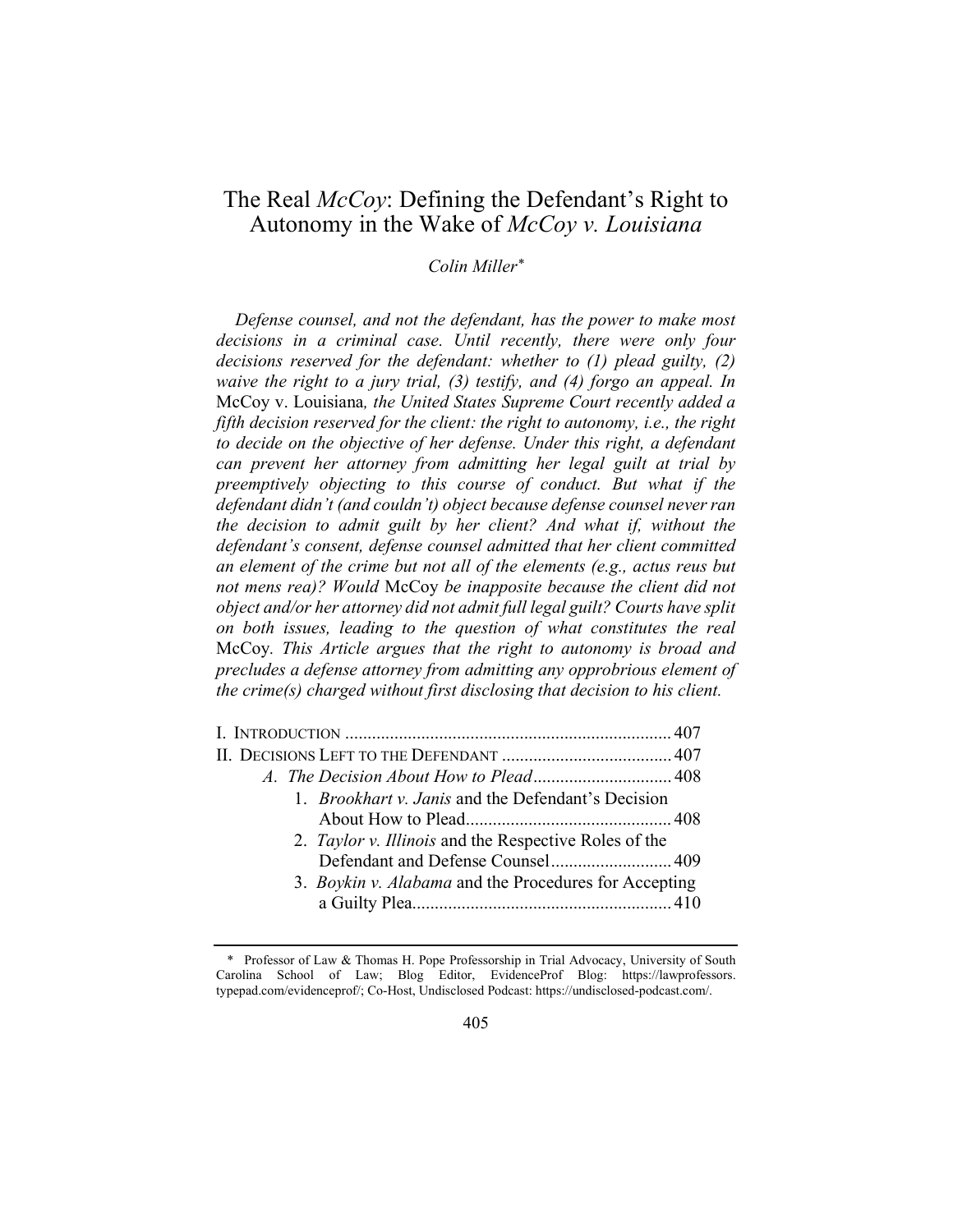| B. The Decision About Whether to Waive Trial by Jury412                                                |
|--------------------------------------------------------------------------------------------------------|
| 1. Waiving Trial by Jury by Pleading Guilty  412                                                       |
| 2. Waiving Trial by Jury for a Bench Trial  412                                                        |
|                                                                                                        |
| C. The Decision About Whether to Appeal 415                                                            |
| 1. Roe v. Flores-Ortega and the Duty to Consult 415                                                    |
| 2. Garza v. Idaho and Appeal Waivers  417                                                              |
|                                                                                                        |
| D. The Decision About Whether to Testify418                                                            |
| 1. Rock v. Arkansas and the Recognition of the Right to                                                |
|                                                                                                        |
| 2. Waiver of the Right to Testify 418                                                                  |
|                                                                                                        |
|                                                                                                        |
| A. Florida v. Nixon and Silent Acquiescence  420                                                       |
| B. McCoy v. Louisiana and the Right to Autonomy 422                                                    |
|                                                                                                        |
| A. Attorneys Not Consulting with Their Clients About the                                               |
|                                                                                                        |
|                                                                                                        |
| 2. Conclusion: The Right to Autonomy Recognized in                                                     |
| McCoy Should Cover Admissions Made Without                                                             |
|                                                                                                        |
| B. Attorneys Admitting Some, But Not All, of the Elements of                                           |
|                                                                                                        |
| 1. Courts Concluding That the Right to Autonomy                                                        |
| Doesn't Cover Partial Admissions 429                                                                   |
| 2. The Right to Autonomy Recognized in McCoy                                                           |
| Should Cover Admissions That Might Lead to                                                             |
|                                                                                                        |
| McCoy and Actus Reus Admissions 431<br>a.                                                              |
| b. Courts Applying McCoy's Opprobrium                                                                  |
| Language to Cover Partial Admissions  433                                                              |
| C. Conclusion: The Right to Autonomy Recognized in<br>McCoy Should Cover Admissions That Might Lead to |
|                                                                                                        |
|                                                                                                        |
|                                                                                                        |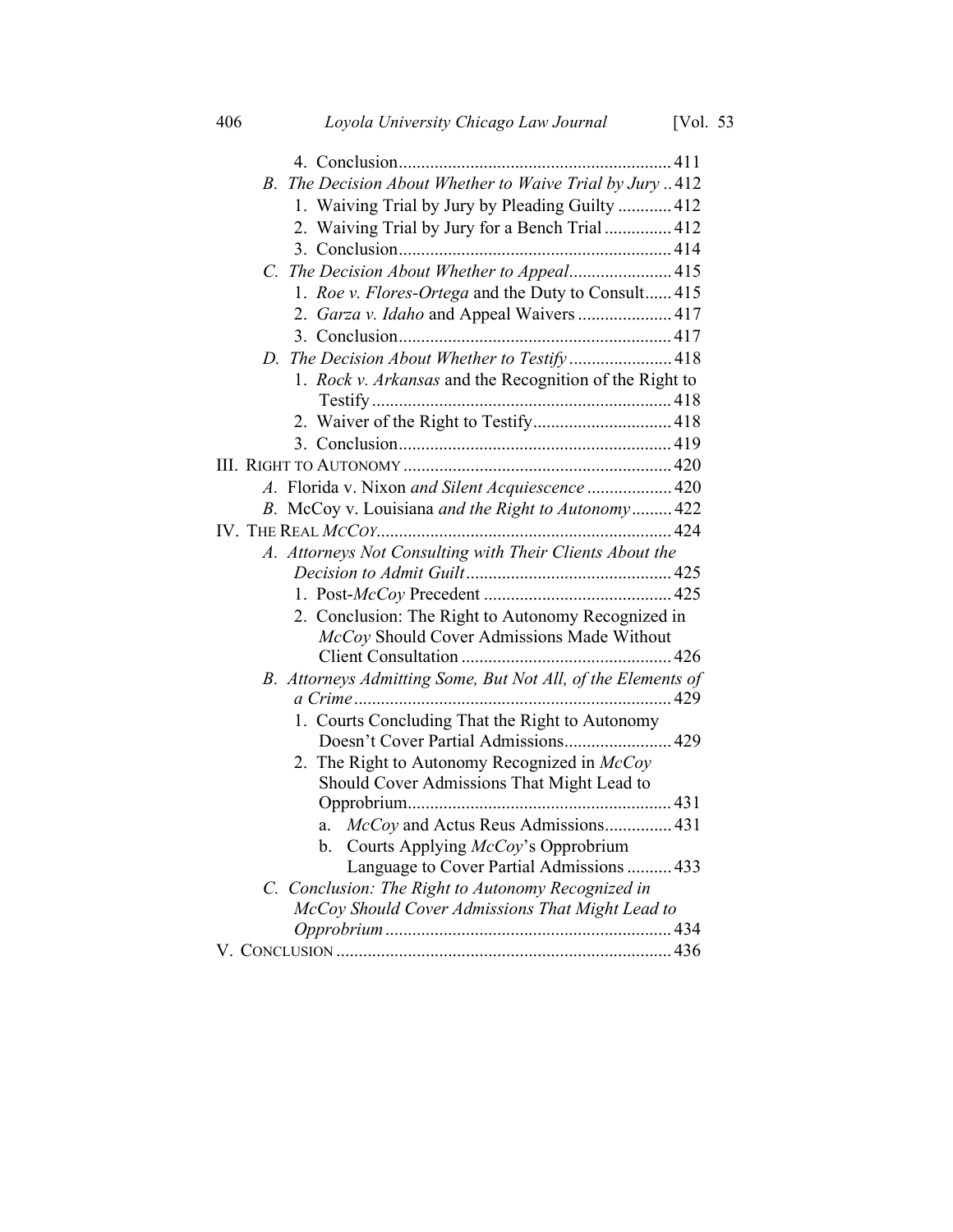## I. INTRODUCTION

In McCoy v. Louisiana, the United States Supreme Court observed that while a criminal defense attorney mainly calls the shots, at least four decisions are reserved for the defendant: whether to (1) plead guilty, (2) waive the right to a jury trial, (3) testify, and (4) forgo an appeal.<sup>1</sup> The McCoy Court then added a fifth decision reserved for the client: the right to autonomy, i.e., the right "to decide on the objective of his defense."<sup>2</sup> Pursuant to this right, a defendant decides whether "to admit guilt in the hope of gaining mercy at the sentencing stage, or to maintain his innocence, leaving it to the State to prove his guilt beyond a reasonable doubt."<sup>3</sup> Therefore, as in the  $McCoy$  case, defense counsel could not argue to the jury, over the defendant's objection, that his client was guilty of three murders in the hope that the jurors would spare his life.<sup>4</sup>

But what if the defendant didn't (and couldn't) object because defense counsel never ran the decision to admit guilt by his client? And what if, without the defendant's consent, defense counsel admitted that his client committed an element of the crime but not all of the elements (e.g., actus reus but not mens rea)? Would McCoy be inapposite because the client did not object and/or his attorney did not admit full legal guilt? Courts have split on both issues, leading to the question of what constitutes the real McCov.

This Article argues that the right to autonomy is broad and precludes a defense attorney from admitting any opprobrious element of the crime(s) charged without first disclosing that decision to his client. In Section II, the Article explores the rules and precedent surrounding the requirement that a defendant must knowingly, voluntarily, and intelligently make the decision to plead guilty, waive the right to a jury trial, testify, and forgo an appeal. In Section III, the Article then contends that a similar requirement must apply to the right to autonomy, meaning that a defendant's right to autonomy is violated when his attorney does not fully inform him of the decision to admit guilt. The Article argues that the right to autonomy recognized in  $McCov$  includes not only the right to avoid the legal consequences of admitting legal guilt but also the "opprobrium that comes with admitting" criminal behavior.<sup>5</sup>

#### II. DECISIONS LEFT TO THE DEFENDANT

In recognizing that a defendant retains the right "to decide on the

<sup>1.</sup> McCoy v. Louisiana, 138 S. Ct. 1500, 1508 (2018).

<sup>2.</sup> Id. at 1505.

<sup>3.</sup> Id.

<sup>4.</sup> Id. at 1506–07.

<sup>5.</sup> Id. at 1508.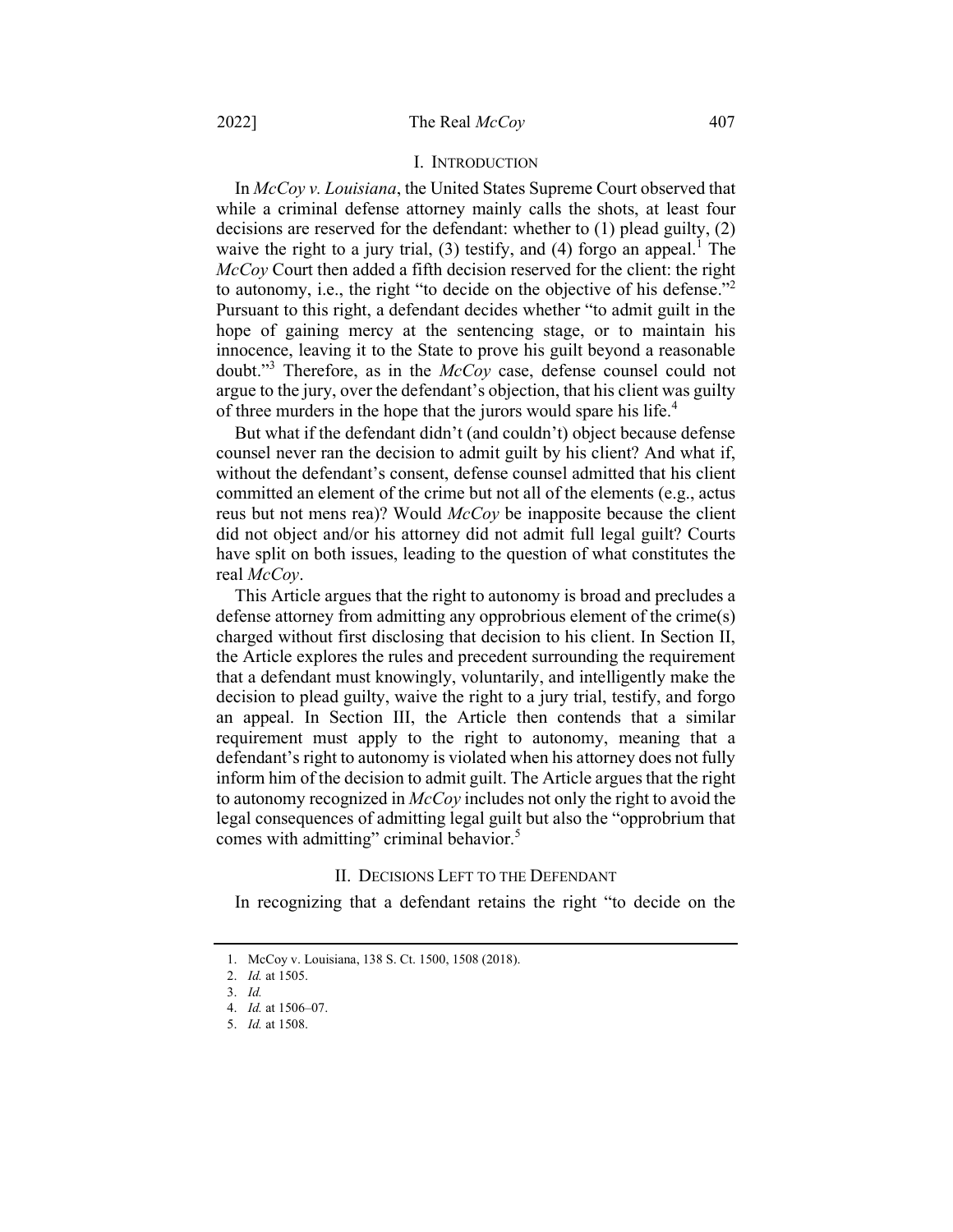objective of his defense," the McCoy Court noted that at least four other decisions are reserved for the defendant: whether to (1) plead guilty, (2) waive the right to a jury trial, (3) testify, and (4) forgo an appeal. This section explores the rules and precedent surrounding each of these decisions to provide context for a subsequent discussion of the scope of the right to autonomy.

## A. The Decision About How to Plead

## 1. Brookhart v. Janis and the Defendant's Decision About How to Plead

The Supreme Court's 1966 opinion in *Brookhart v. Janis*<sup>6</sup> rested authority in the defendant to decide whether to waive his right to plead not guilty. In Brookhart, James Brookhart initially pleaded not guilty at his arraignment on charges of forgery and uttering false instruments.<sup>7</sup> Brookhart was subsequently appointed counsel, who "told the judge that his client had signed waivers of trial by jury and wanted to be tried by the court."<sup>8</sup> The judge then confirmed with Brookhart that he had signed "two written waivers of trial by jury" and engaged in a colloquy with defense counsel.<sup>9</sup>

During that colloquy, defense counsel said that the matter was before the court on a prima facie case, i.e., that "he would not contest the state's case or cross-examine its witnesses but would require only that the state prove each of the essential elements of the crime."<sup>10</sup> The judge responded by saying, "Ordinarily in a prima facie case . . . the defendant, not technically or legally, in effect admits his guilt and wants the State to prove it." Brookhart then interjected, "I would like to point out in no way am I pleading guilty to this charge." $11$ 

After he was subsequently convicted, Brookhart appealed, claiming that he was denied his constitutional right to confront witnesses against him.<sup>12</sup> In response, the Supreme Court of Ohio appointed Master Commissioners, who concluded that "petitioner although he did not plead guilty agreed that all the state had to prove was a prima facie case, that he would not contest it and that there would be no cross-examination of witnesses."<sup>13</sup> The Supreme Court of Ohio later adopted this conclusion.<sup>14</sup>

<sup>6.</sup> Brookhart v. Janis, 384 U.S. 1, 7–8 (1966).

<sup>7.</sup> Id. at 5.

<sup>8.</sup> Id.

<sup>9.</sup> Id.

<sup>10.</sup> Id. at 3 (quoting Brookhart v. Haskins, 205 N.E.2d 911, 914 (Ohio 1965)).

<sup>11.</sup> *Id.* at 6 (quoting from the trial court record).

<sup>12.</sup> Id. at 2.

<sup>13.</sup> Id. at 2–3 (quoting Brookhart, 205 N.E.2d at 912–13).

<sup>14.</sup> Id. at 3 (citing Brookhart, 205 N.E.2d at 914).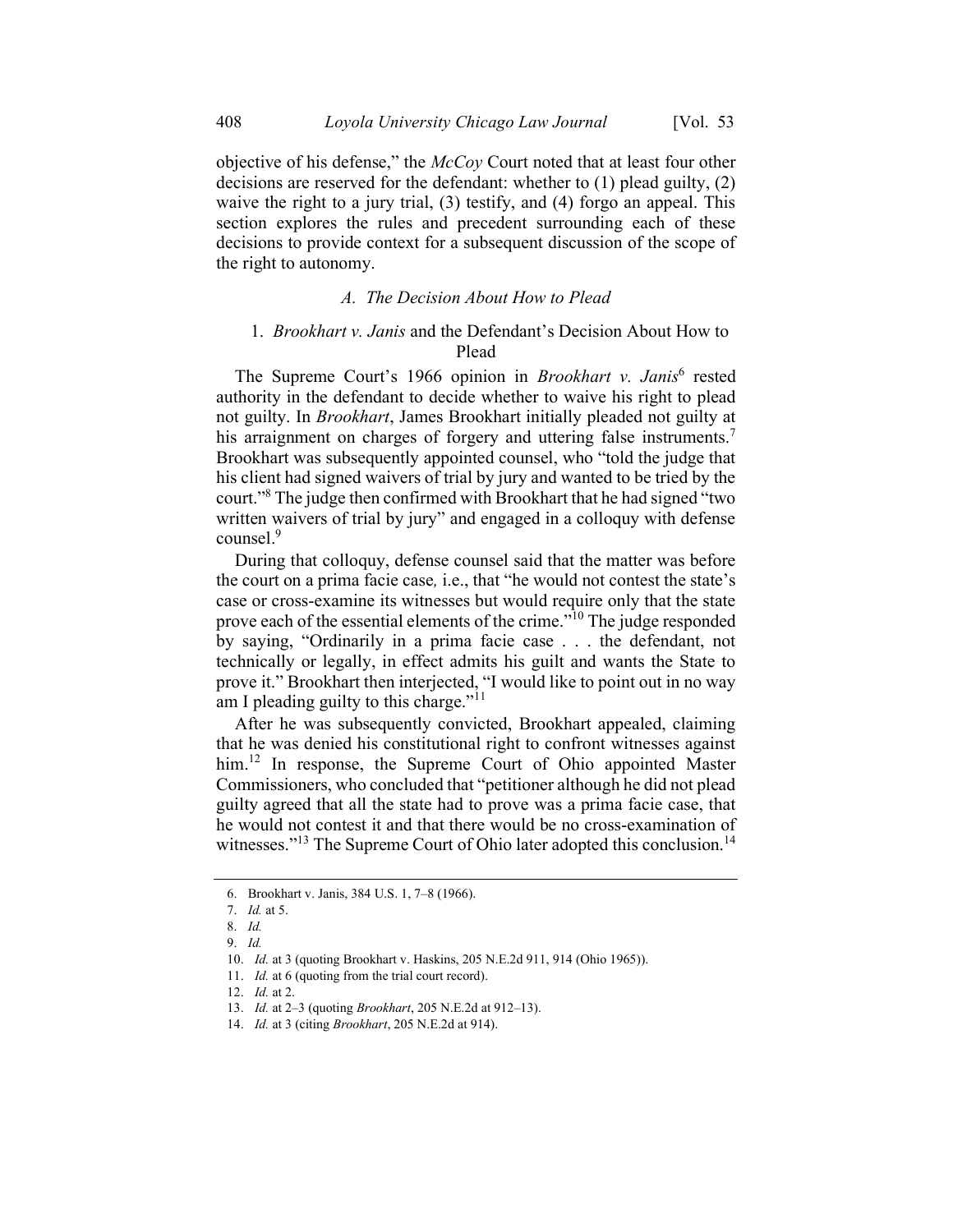## 2022] The Real *McCov* 409

The United States Supreme Court disagreed.<sup>15</sup> It first found that it was Brookhart's attorney who "agree[d] to this truncated kind of trial—if trial it could be called."<sup>16</sup> Further, it decided "that petitioner himself did not intelligently and knowingly agree to be tried in a proceeding which was the equivalent of a guilty plea and in which he would not have the right to be confronted with and cross-examine the witnesses against him." $17$ 

This left the Court with the question of "whether counsel has power to enter a plea which is inconsistent with his client's expressed desire and thereby waive his client's constitutional right to plead not guilty and have a trial in which he can confront and cross-examine the witnesses against him."<sup>18</sup> The Court answered this question in the negative, concluding "that the constitutional rights of a defendant cannot be waived by his counsel under such circumstances."<sup>19</sup> Finally, the Court held that nothing in its prior opinion in Henry v. State of Mississippi could "possibly support a contention that counsel for defendant can override his client's desire expressed in open court to plead not guilty and enter in the name of his client another plea—whatever the label."<sup>20</sup>

## 2. Taylor v. Illinois and the Respective Roles of the Defendant and Defense Counsel

While *Brookhart* did not deal with a literal guilty plea, the Supreme Court in Taylor v. Illinois later made clear that Brookhart's holding did cover such pleas and clarified the respective roles of the defendant and defense counsel. In *Taylor v. Illinois*, Ray Taylor was charged with attempted murder in connection with a street fight on the South Side of Chicago.<sup>21</sup> On day two of trial, Taylor's attorney filed an oral motion to amend his Answer to Discovery to include two witnesses, including Alfred Wormley, saying "that he had just been informed about them and that they had probably seen the 'entire incident. $1^{1/2}$  Although this was a discovery violation, the judge allowed "an offer of proof in the form of Wormley's testimony outside the presence of the jury."<sup>23</sup> Wormley then testified that he "had not been a witness to the incident itself" but instead saw the victims before the street fight carrying "two guns in a blanket,"

<sup>15.</sup> *Id.* at 7–8 (explaining that the constitutional rights of a defendant cannot be waived by their counsel under the circumstances present in *Brookhart*, despite *Henry v. Mississippi* allowing it under certain circumstances).

<sup>16.</sup> Id. at 6.

<sup>17.</sup> Id. at 7.

<sup>18.</sup> Id.

<sup>19.</sup> Id.

<sup>20.</sup> Id. at 7–8 (citing Henry v. Mississippi, 379 U.S. 443, 451 (1965)).

<sup>21.</sup> Taylor v. Illinois, 484 U.S. 400, 402 (1988).

<sup>22.</sup> Id. at 403 (quoting from the trial court record).

<sup>23.</sup> Id. at 404.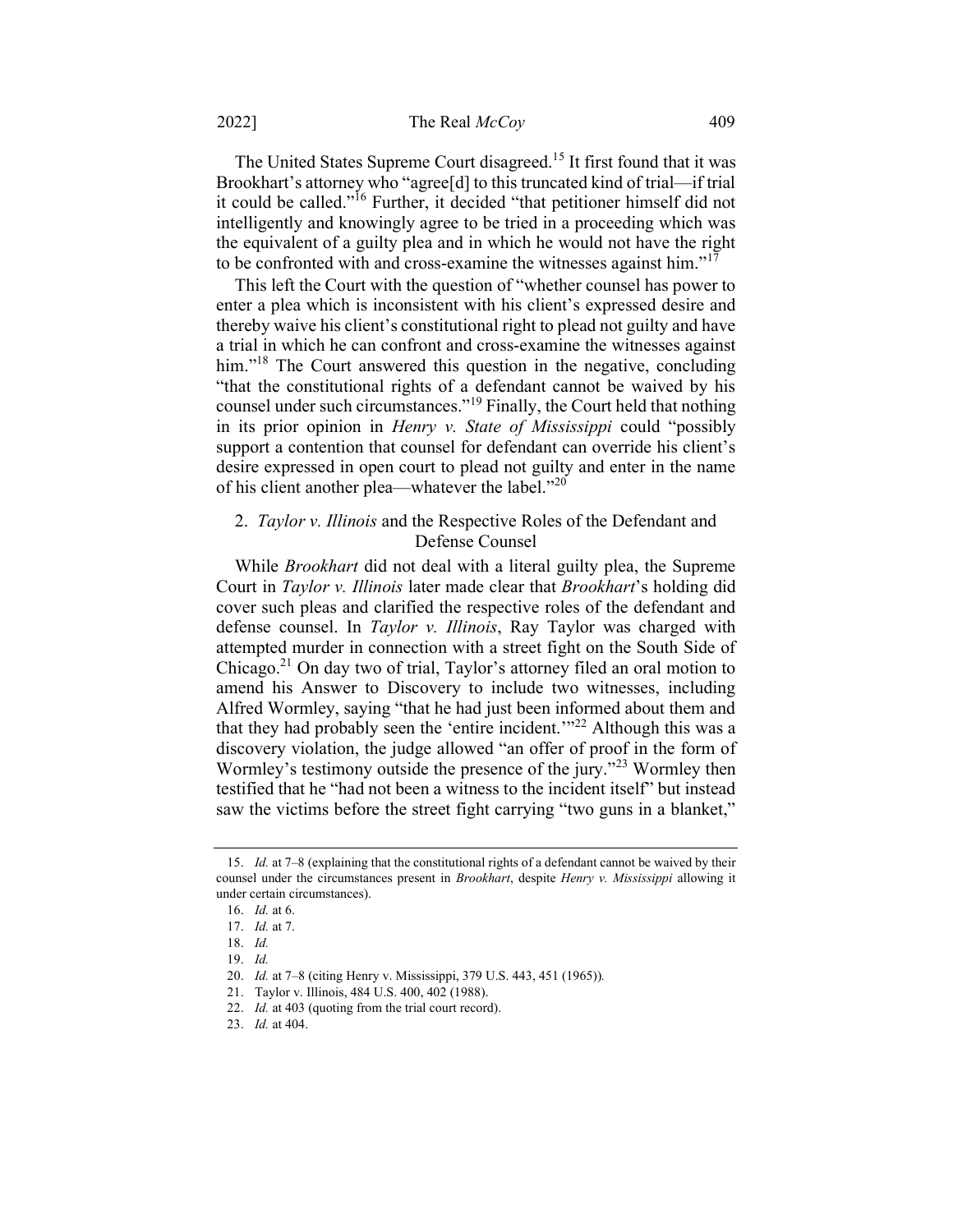saying "they were after Ray [petitioner] and the other people."<sup>24</sup> Wormley also claimed that he later "'happened to run into Ray and them' and warned them 'to watch out because they got weapons;'" however, he admitted on cross-examination that "he had first met defendant 'about four months ago' (i.e., over two years after the incident)."<sup>25</sup> After hearing Wormley's testimony, "the trial judge concluded that the appropriate sanction for the discovery violation was to exclude his testimony."<sup>26</sup>

After he was convicted, Taylor appealed, claiming, inter alia, that it was "unfair to visit the sins of the lawyer upon his client."<sup>27</sup> The Supreme Court rejected this argument, recognizing that it "strikes at the heart of the attorney-client relationship."<sup>28</sup> According to the Court, "[a]lthough there are basic rights that the attorney cannot waive without the fully informed and publicly acknowledged consent of the client, the lawyer has—and must have—full authority to manage the conduct of the trial."<sup>29</sup> As one of two examples of a basic right that requires a client's consent, the Court cited Brookhart v. Janis for the proposition that a "defendant's constitutional right to plead not guilty and to have a trial where he could confront and cross-examine adversary witness could not be waived by his counsel without [the] defendant's consent."<sup>30</sup> But the Court cautioned that "[t]he adversary process could not function effectively if every tactical decision required client approval."<sup>31</sup> The Court found that tactical reasons related to disclosure of the identity of defense witnesses were no exception, concluding that "[w]henever a lawyer makes use of the sword provided by the Compulsory Process Clause, there is some risk that he may wound his own client."<sup>32</sup>

## 3. Boykin v. Alabama and the Procedures for Accepting a Guilty Plea

While both *Brookhart* and *Taylor* recognized the right of a defendant to decide whether to plead guilty, the Supreme Court's opinion in Boykin v. Alabama set forth the procedure for determining whether that right has been respected. In Boykin v. Alabama, Edward Boykin, Jr. pleaded guilty to five counts of robbery and was sentenced to die.<sup>33</sup> The Supreme Court of Alabama unanimously rejected Boykin's claim that the death penalty

<sup>24.</sup> *Id.* (quoting from the trial court record).

<sup>25.</sup> Id. at 404–05 (quoting from the trial court record).

<sup>26.</sup> Id. at 405.

<sup>27.</sup> Id. at 416.

<sup>28.</sup> Id. at 417.

<sup>29.</sup> Id. at 417–18.

<sup>30.</sup> Id. at 418 n.24 (citing Brookhart v. Janis, 384 U.S. 1, 7–8 (1966)).

<sup>31.</sup> Id. at 418.

<sup>32.</sup> Id.

<sup>33.</sup> Boykin v. Alabama, 395 U.S. 238, 240 (1969).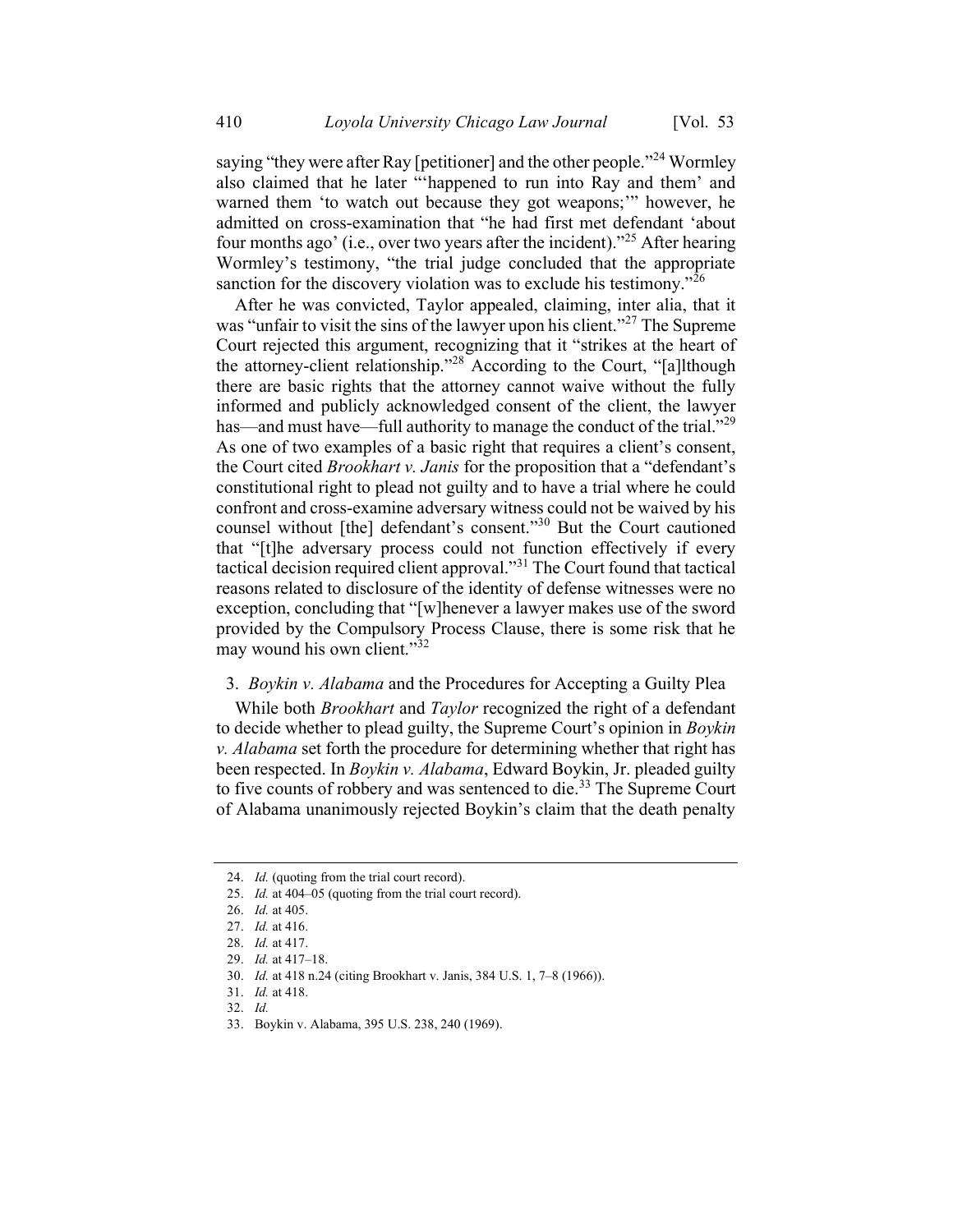was cruel and unusual punishment for common-law robbery.<sup>34</sup> Four of the seven justices, however, "discussed the constitutionality of the process by which the trial judge had accepted petitioner's guilty plea."<sup>35</sup>

The United States Supreme Court subsequently took up this thread and found that it was constitutional error for the trial judge to accept Boykin's guilty plea without an affirmative showing that it was knowing, intelligent, and voluntary.<sup>36</sup> The Court reached this conclusion because "a plea of guilty is more than an admission of conduct; it is a conviction."<sup>37</sup> More than that, a guilty plea results in the waiver of several constitutional rights, including "the privilege against compulsory selfincrimination," "the right to trial by jury," and "the right to confront one's accusers."<sup>38</sup> According to the Court, "[w]e cannot presume a waiver of these three important federal rights from a silent record."<sup>39</sup>

As support for this conclusion, the Court cited to Federal Rule of Criminal Procedure 11, "which governs the duty of the trial judge before accepting a guilty plea."<sup>40</sup> Subsequently, Rule 11 was amended in 1974 to codify Boykin and require judges to ensure defendants understand both the rights they are waiving by pleading guilty and the consequences of guilty pleas.<sup>41</sup> Boykin and Rule 11 thus both stand for the proposition that "due process requires that the record contain affirmative evidence that the defendant knowingly, voluntarily, and intelligently pleaded guilty."<sup>42</sup>

### 4. Conclusion

For a guilty plea to be constitutional, "the defendant's decision to plead guilty must be knowing, voluntary and intelligent."<sup>43</sup> Moreover, it is a constitutional requirement that the judge inform the defendant on the record about the constitutional rights he is waiving before accepting his guilty plea.<sup>44</sup>

<sup>34.</sup> Id.

<sup>35.</sup> Id.

<sup>36.</sup> Id. at 242.

<sup>37.</sup> Id.

<sup>38.</sup> Id. at 243.

<sup>39.</sup> Id.

<sup>40.</sup> Id. at 243 n.5.

<sup>41.</sup> See FED. R. CRIM. P. 11 advisory committee's note to 1974 amendment ("The amendment ... codifies ... the requirements of *Boykin v. Alabama*, ... which held that a defendant must be apprised of the fact that he relinquishes certain constitutional rights by pleading guilty.").

<sup>42.</sup> Colin Miller, Plea Agreements as Constitutional Contracts, 97 N.C. L. REV. 31, 87 (2018).

<sup>43.</sup> Davis v. State, 675 N.E.2d 1097, 1102 (Ind. 1996) (citing Boykin, 395 U.S. at 242–44).

<sup>44.</sup> See, e.g., Boykin, 395 U.S. at 242 (requiring affirmative showing of informed waiver); Moore v. State, 486 So.2d 517, 518 (Ala. Crim. App. 1986) ("Because the record in this cause is totally devoid of an explanation of appellant's constitutional rights under Boykin v. Alabama, ... the judgment in this cause as to the marijuana conviction is, hereby, reversed and remanded.").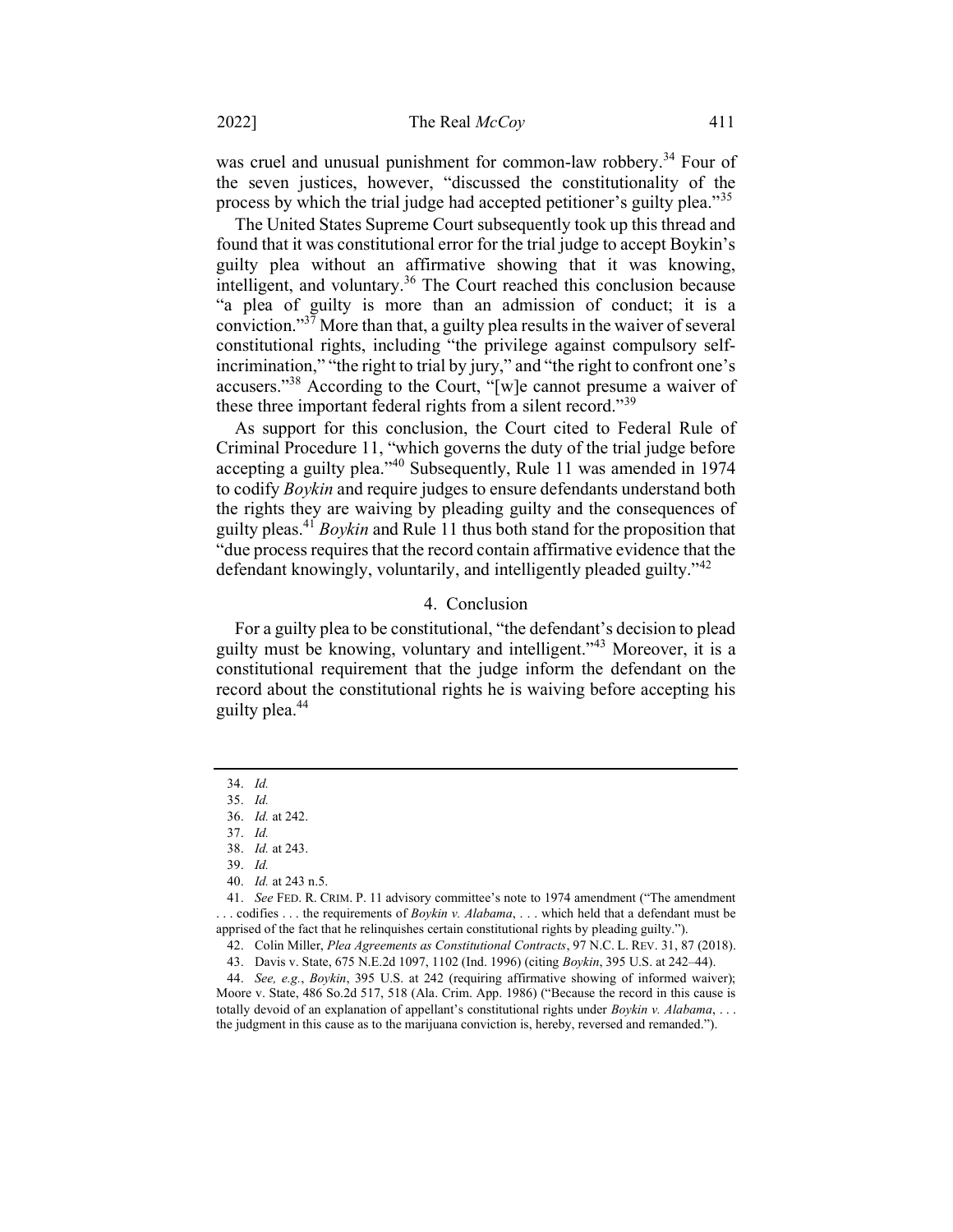## B. The Decision About Whether to Waive Trial by Jury

## 1. Waiving Trial by Jury by Pleading Guilty

There are two situations in which a defendant waives his right to trial by jury. The first is the one referenced in the prior section, where a defendant waives his jury right by pleading guilty and proceeding to sentencing. In this situation, the defendant's waiver of his jury right, like his decision to plead guilty, must be knowing, voluntary, and intelligent, and the judge must advise the defendant on the record.<sup>45</sup>

#### 2. Waiving Trial by Jury for a Bench Trial

The second situation involves a defendant waiving his right to trial by jury so that he can have a bench trial. Patton v. United States is the key United States Supreme Court opinion in this area. In Patton, multiple defendants were charged with conspiring to bribe a federal prohibition agent.<sup>46</sup> A jury of twelve was empaneled, but mid-trial, the judge dismissed a juror due to severe illness.<sup>47</sup> Thereafter, "it was stipulated in open court by the government and counsel for defendants, defendants personally assenting thereto, that the trial should proceed with the remaining eleven jurors."<sup>48</sup> The judge responded "that the defendants and the government both were entitled to a constitutional jury of twelve, and that the absence of one juror would result in a mistrial unless both sides should waive all objections and agree to a trial before the remaining eleven jurors."<sup>49</sup> This was followed by a colloquy in which the "counsel for defendants stated that he had personally conferred with all counsel and with each of the defendants individually, and it was the desire of all to finish the trial of the case with the eleven jurors if the defendants could waive the presence of the twelfth juror."<sup>50</sup>

After they were convicted, the defendants appealed, claiming they had "had no power to waive their constitutional right to a trial by a jury of twelve persons."<sup>51</sup> The United States Supreme Court disagreed, concluding that defendants in any criminal case can "waive a trial by a constitutional jury and submit to trial by a jury of less than twelve persons, or by the court . . . ."<sup>52</sup> But, according to the Court, "before any

<sup>45.</sup> See supra notes 33–44 and accompanying text (illustrating how Boykin v. Alabama established the procedure for determining whether a defendant's right to knowingly, voluntarily, and intelligently plead guilty and waive the right to a jury trial was respected).

<sup>46.</sup> Patton v. United States, 281 U.S. 276, 286 (1930).

<sup>47.</sup> Id.

<sup>48.</sup> Id.

<sup>49.</sup> Id.

<sup>50.</sup> Id. at 286–87.

<sup>51.</sup> Id. at 287.

<sup>52.</sup> Id. at 312.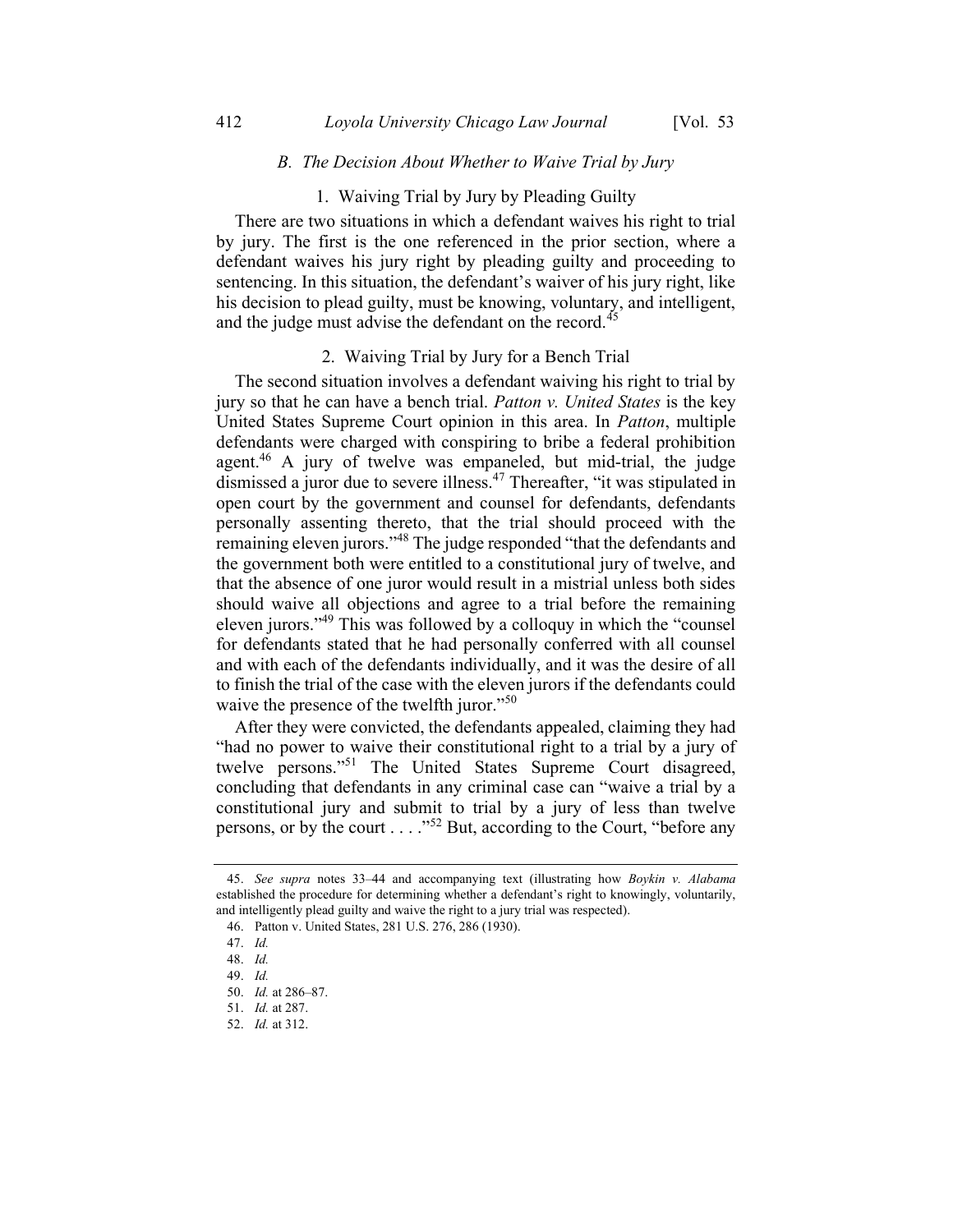waiver can become effective, the consent of government counsel and the sanction of the court must be had, in addition to the express and intelligent consent of the defendant."<sup>53</sup> Courts have interpreted Patton as holding that the Sixth Amendment requires the waiver of the right to trial by jury "be knowing, voluntary, and intelligent."<sup>54</sup>

Finally, the requirements Patton enunciated "with respect to waiver of jury trials were incorporated into Federal Rule of Criminal Procedure  $23(a)$ ."<sup>55</sup> Rule 23(a) states:

If the defendant is entitled to a jury trial, the trial must be by jury unless:

(1) the defendant waives a jury trial in writing;

(2) the government consents; and

(3) the court approves.  $56$ 

Moreover, every federal circuit court, other than the Fifth and Eighth Circuits, has recommended that district courts should go beyond a defendant's written waiver through "[s]ome form of waiver colloquy."<sup>57</sup> Most of these courts, however, have held that neither a colloquy nor a waiver is constitutionally required; instead, both merely help document that the waiver was voluntary, knowing, and intelligent, which is a constitutional requirement.<sup>58</sup> In turn, such waiver is voluntary, knowing, and intelligent if the defendant "understood that the choice confronting him was, on the one hand, to be judged by a group of people from the community, and on the other hand, to have his guilt or innocence determined by a judge."<sup>59</sup>

Every federal circuit court of appeals that has addressed the issue has found that defense counsel renders deficient performance by failing to advise a defendant of his right to trial by jury before the defendant waives that right.<sup>60</sup> Those courts differ, however, over whether such failures are

<sup>53.</sup> Id.

<sup>54.</sup> United States v. Boynes, 515 F.3d 284, 286–87 (4th Cir. 2008) (citing Patton, 281 U.S. at 312–13); see also United States v. Carmenate, 544 F.3d 105, 107 (2d Cir. 2008) ("It is settled that a criminal defendant may waive his constitutional right to trial by jury if the waiver is 'knowing, voluntary, and intelligent.'" (citing Patton, 281 U.S. at 312)).

<sup>55.</sup> Polk v. State, 567 A.2d 1290, 1294 (Del. 1989).

<sup>56.</sup> FED. R. CRIM. P. 23(a).

<sup>57.</sup> United States v. Lilly, 536 F.3d 190, 197 (3d Cir. 2008) ("Some form of waiver colloquy has been endorsed by the Courts of Appeals for the First, Second, Fourth, Sixth, Seventh, Ninth, Tenth, and D.C. Circuits, as well as by our own.").

<sup>58.</sup> See, e.g., United States v. Williams, 559 F.3d 607, 610 (7th Cir. 2009) ("[N]either a Delgado colloquy nor a written waiver is a constitutional mandate. . . . [T]he sole constitutional requirement is that the waiver be voluntary, knowing, and intelligent. The colloquy and the written waiver serve to document these qualities, but a jury waiver may be valid despite their absence.").

<sup>59.</sup> Jells v. Mitchell, 538 F.3d 478, 510 (6th Cir. 2008) (quoting Sowell v. Bradshaw, 372 F.3d 821, 836 (6th Cir. 2004)).

<sup>60.</sup> See, e.g., Vickers v. Superintendent Graterford SCI, 858 F.3d 841, 851 (3d Cir. 2017)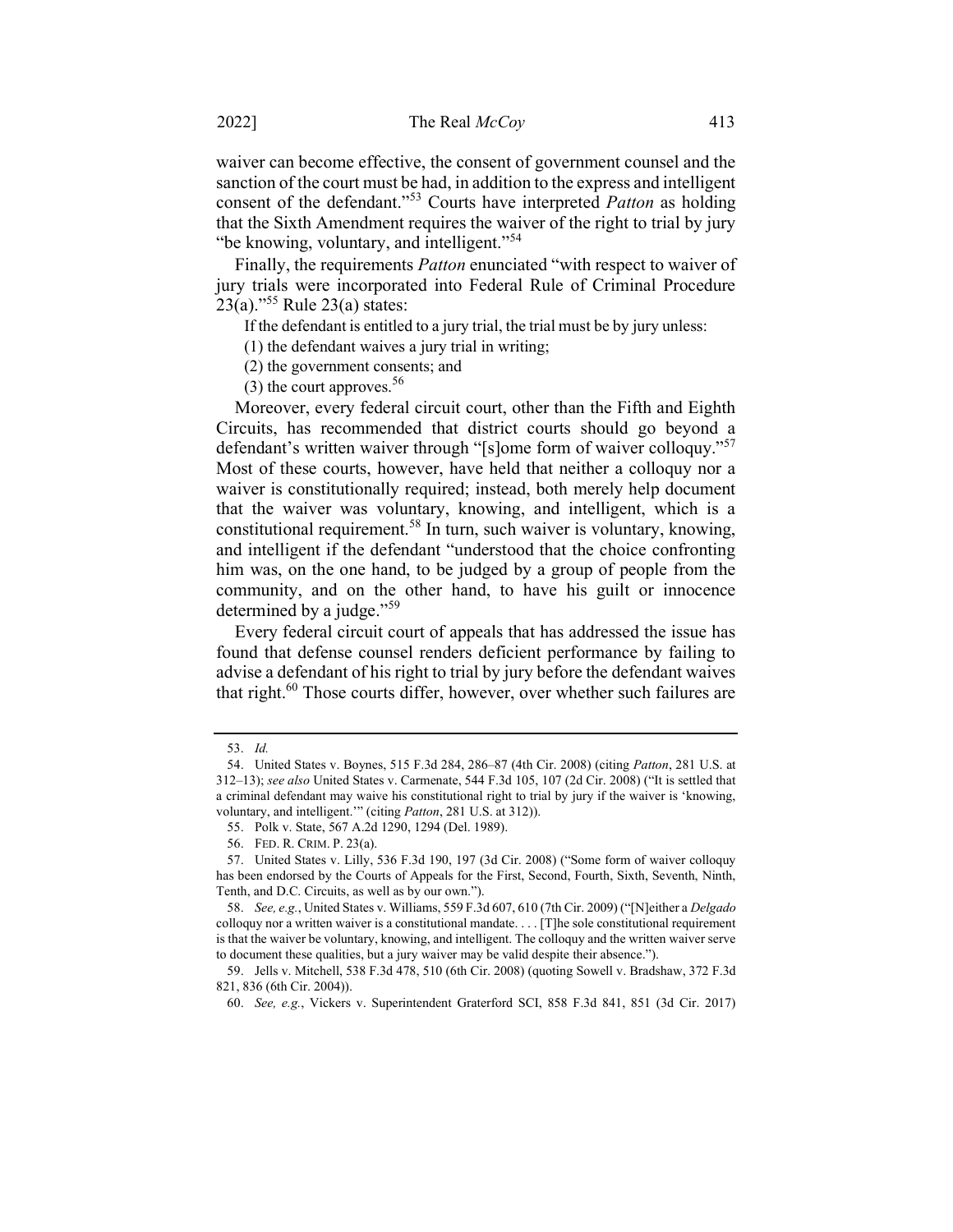structural error or whether the defendant must satisfy the prejudice prong of the ineffective assistance of counsel test from Strickland v. *Washington*.<sup>61</sup> On one side, the Eighth Circuit has held that the failure to advise is structural error without the requirement of proving prejudice. $62$ Conversely, the Seventh Circuit has held that the failure to advise can be harmless error if the court finds the defendant was nonetheless aware of this right through "his own education and experience" and would have waived it even if properly advised.<sup>63</sup>

## 3. Conclusion

When a defendant waives his right to trial by jury by pleading guilty, there is a constitutional requirement that the judge inform the defendant on the record about the constitutional rights he is waiving before accepting his guilty plea/waiver.<sup>64</sup> Furthermore, a defendant's waiver of the right to trial by jury in exchange for a bench trial must be knowing, voluntary, and intelligent, which courts safeguard through nonconstitutionally required protections.<sup>65</sup> Finally, an attorney has a duty to advise his client about his right to a jury trial before he waives it, but courts are split over whether to presume prejudice based on dereliction of that duty.<sup>66</sup>

<sup>(&</sup>quot;[P]revailing professional norms required and continue to require counsel in this circumstance to verify, through a review of the record or an inquiry with the court or prior counsel, that the client formally waived his jury trial right."); Jells, 538 F.3d at 509 ("Jells correctly notes that his counsel had a professional duty to inform him of the nature of his right to a jury trial and the consequences of waiving it so that he could make an intelligent and informed waiver decision.").

<sup>61</sup>. See Strickland v. Washington, 466 U.S. 668, 691–92 (1984) ("An error by counsel, even if professionally unreasonable, does not warrant setting aside the judgment of a criminal proceeding even if the error had no effect on the judgment. . . . Accordingly, any deficiencies in counsel's performance must be prejudicial in order to constitute ineffective assistance under the Constitution.").

<sup>62.</sup> See, e.g., Miller v. Dormire, 310 F.3d 600, 604 (8th Cir. 2002) ("When a defendant is deprived of his right to trial by jury, the error is structural and requires automatic reversal of the defendant's conviction.").

<sup>63.</sup> Williams, 559 F.3d at 613.

<sup>64.</sup> See supra notes 33–54 and accompanying text (explaining how guilty plea must be knowing and voluntary because it is a conviction and waives several constitutional rights, so waiver cannot be presumed from a silent record).

<sup>65.</sup> See supra notes 54–59 and accompanying text (discussing how the Constitution requires defendant's waiver of a jury trial be voluntary, knowing, and intelligent, and, under the Federal Rules of Criminal Procedure, the waiver should be in writing as well).

<sup>66.</sup> See supra notes 60–63 and accompanying text (illustrating how some courts consider the failure to instruct a defendant about his waiver rights plain error resulting in immediate reversal, while others hold that is the waiver's validity depends on how well defendant understood his waiver rights even without instruction).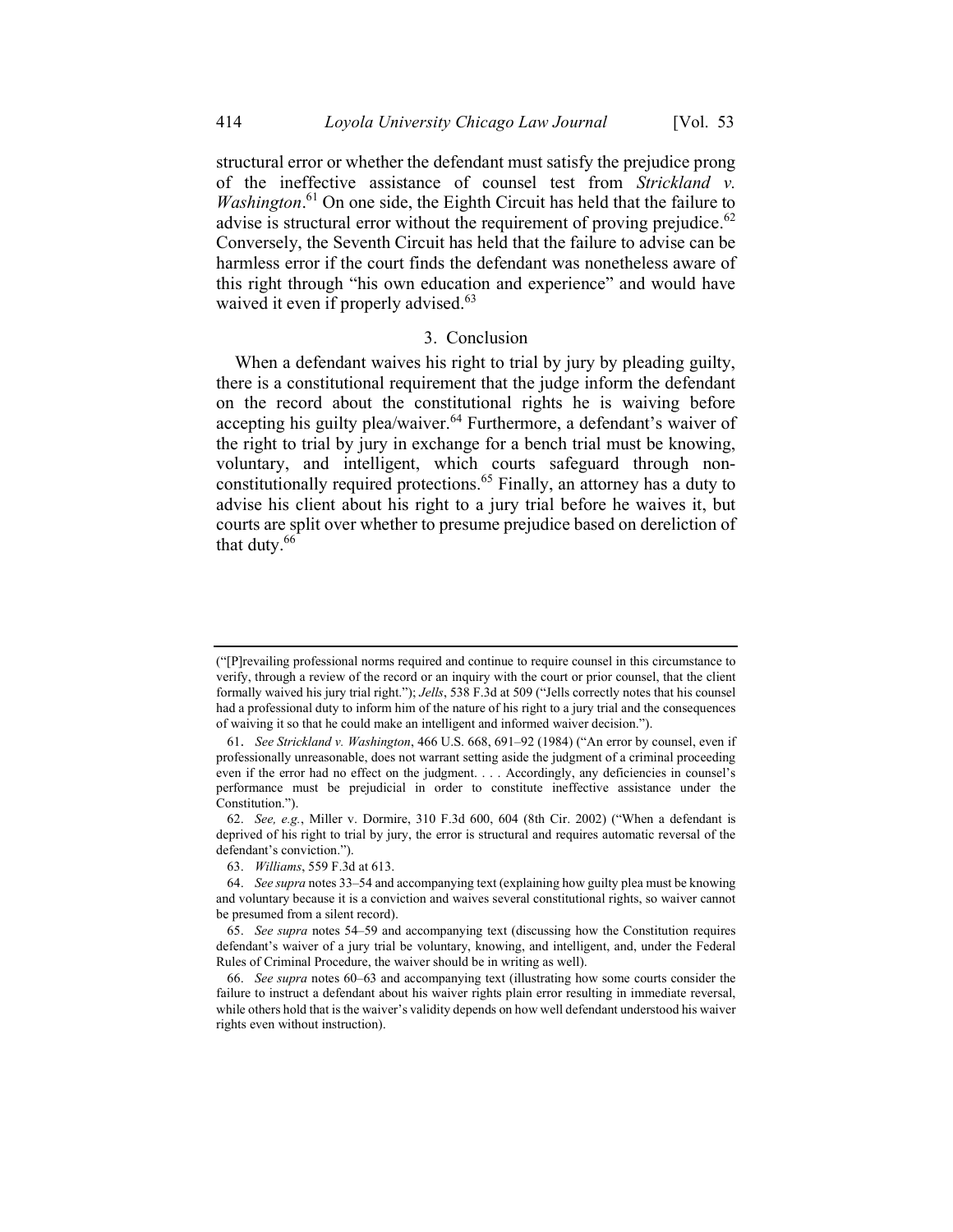#### 2022] The Real *McCov* 415

## C. The Decision About Whether to Appeal

#### 1. Roe v. Flores-Ortega and the Duty to Consult

While a defendant decides whether to appeal,  $67$  the question of whether an attorney has a duty to consult with the defendant before waiving the ability to appeal was unanswered until the Supreme Court's opinion in Roe v. Flores-Ortega. In Flores-Ortega, Lucio Flores-Ortega was represented by public defender Nancy Kops when he pleaded guilty to second-degree murder pursuant to a plea agreement.<sup>68</sup> After sentencing Flores-Ortega to fifteen years' incarceration, the judge said that he could file an appeal within sixty days.<sup>69</sup> Although Kops wrote "bring appeal" papers" in Flores-Ortega's file, she did not file a notice of appeal within sixty days.<sup>70</sup> About four months after sentencing, Flores-Ortega "tried to file a notice of appeal, which the Superior Court Clerk rejected as untimely. $"$ <sup>71</sup>

Flores-Ortega's claim that he received ineffective assistance of counsel eventually reached the United States Supreme Court.<sup>72</sup> First, in terms of the "deficient performance" prong of the ineffective assistance test, the Court framed the issue as follows:

In those cases where the defendant neither instructs counsel to file an appeal nor asks that an appeal not be taken, we believe the question whether counsel has performed deficiently by not filing a notice of appeal is best answered by first asking a separate, but antecedent, question: whether counsel in fact consulted with the defendant about an appeal. $^{73}$ 

The Court then clarified that it used the word "'consult' to convey a specific meaning—advising the defendant about the advantages and disadvantages of taking an appeal, and making a reasonable effort to discover the defendant's wishes."<sup>74</sup> If there is such consultation, "the question of deficient performance is easily answered: Counsel performs in a professionally unreasonable manner only by failing to follow the defendant's express instructions with respect to an appeal."<sup>75</sup> Conversely, "[i]f counsel has not consulted with the defendant, the court must in turn ask a second, and subsidiary, question: whether counsel's failure to

<sup>67.</sup> See McCoy v. Louisiana, 138 S. Ct. 1500, 1508 (2018) ("Some decisions, however, are reserved for the client—notably, whether to . . . forgo an appeal.").

<sup>68.</sup> Roe v. Flores-Ortega, 528 U.S. 470, 473 (2000).

<sup>69.</sup> Id. at 474.

<sup>70.</sup> Id.

<sup>71.</sup> Id.

<sup>72.</sup> Id. at 476.

<sup>73.</sup> Id. at 478.

<sup>74.</sup> Id.

<sup>75.</sup> Id.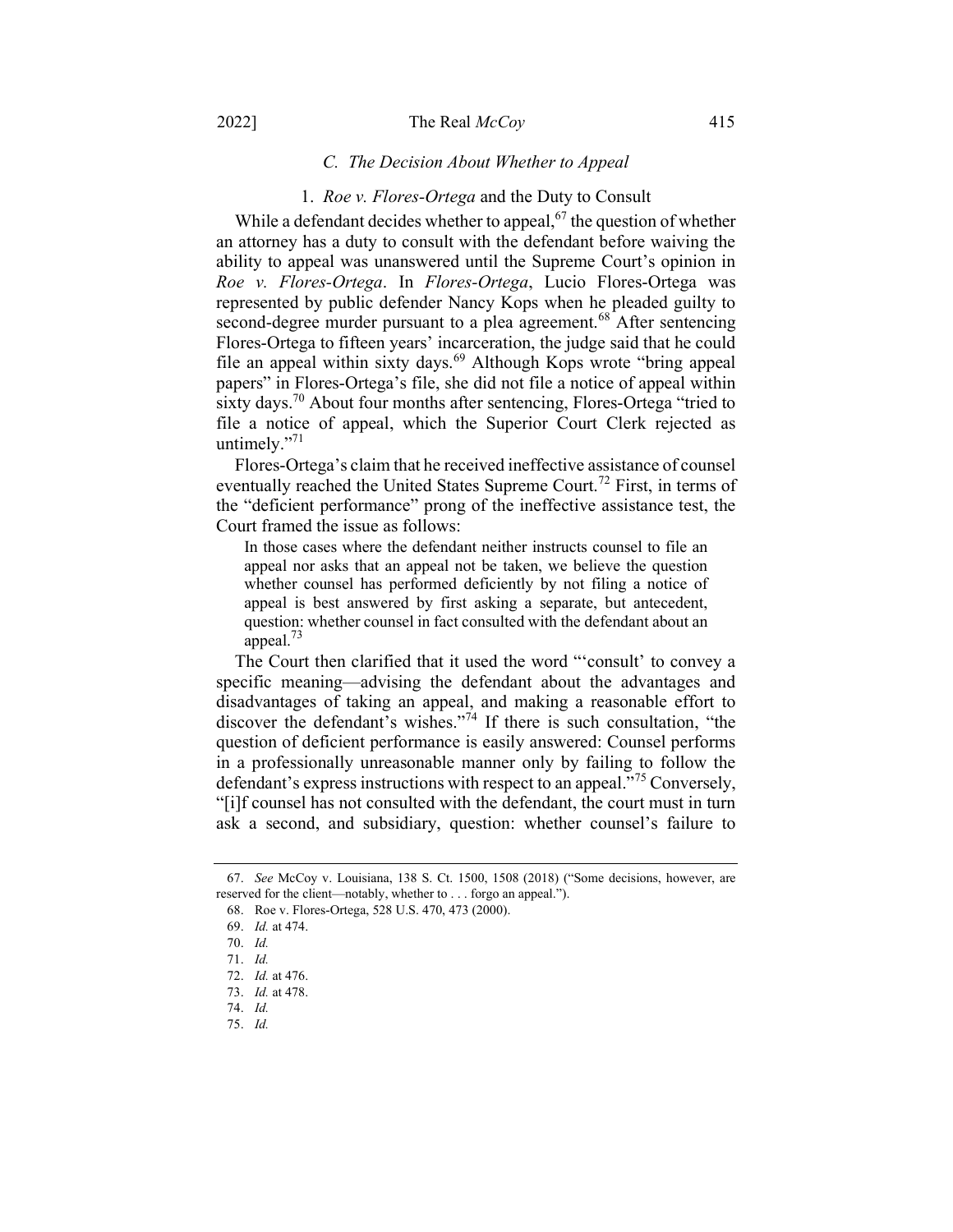consult with the defendant itself constitutes deficient performance."<sup>76</sup> The Court had to decide when an attorney has a duty to consult.<sup>77</sup>

"Because the decision to appeal rests with the defendant,"<sup>78</sup> Justice" Souter would have held that defense "counsel 'almost always' has a duty to consult with a defendant about an appeal."<sup>79</sup> The majority, however, disagreed:

Such a holding would be inconsistent with both our decision in Strickland and common sense. For example, suppose that a defendant consults with counsel; counsel advises the defendant that a guilty plea probably will lead to a 2 year sentence; the defendant expresses satisfaction and pleads guilty; the court sentences the defendant to 2 years' imprisonment as expected and informs the defendant of his appeal rights; the defendant does not express any interest in appealing, and counsel concludes that there are no nonfrivolous grounds for appeal. Under these circumstances, it would be difficult to say that counsel is "professionally unreasonable," as a constitutional matter, in not consulting with such a defendant regarding an appeal. Or, for example, suppose a sentencing court's instructions to a defendant about his appeal rights in a particular case are so clear and informative as to substitute for counsel's duty to consult. In some cases, counsel might then reasonably decide that he need not repeat that information. We therefore reject a bright-line rule that counsel must always consult with the defendant regarding an appeal.<sup>80</sup>

Rather than impose this bright line rule, the majority recognized a narrower duty, finding "a constitutionally imposed duty to consult with the defendant about an appeal," only "when there is reason to think either (1) that a rational defendant would want to appeal (for example, because there are nonfrivolous grounds for appeal), or (2) that this particular defendant reasonably demonstrated to counsel that he was interested in appealing."<sup>81</sup>

Second, regarding the prejudice prong of the ineffective assistance of counsel test, the Court "held that when an attorney's deficient performance costs a defendant an appeal that the defendant would have otherwise pursued, prejudice to the defendant should be presumed 'with no further showing from the defendant of the merits of his underlying claims."<sup>82</sup>

That said, the Court remanded rather than granted relief because the

<sup>76.</sup> Id. 77. Id.

<sup>78.</sup> Id. at 479.

<sup>79.</sup> Id. at 480 (quoting id. at 488 (Souter, J., concurring in part and dissenting in part)).

<sup>80.</sup> Id. at 479–80 (internal citations omitted).

<sup>81.</sup> Id. at 480.

<sup>82.</sup> Garza v. Idaho, 139 S. Ct. 738, 742 (2019) (quoting Flores-Ortega, 528 U.S. at 484).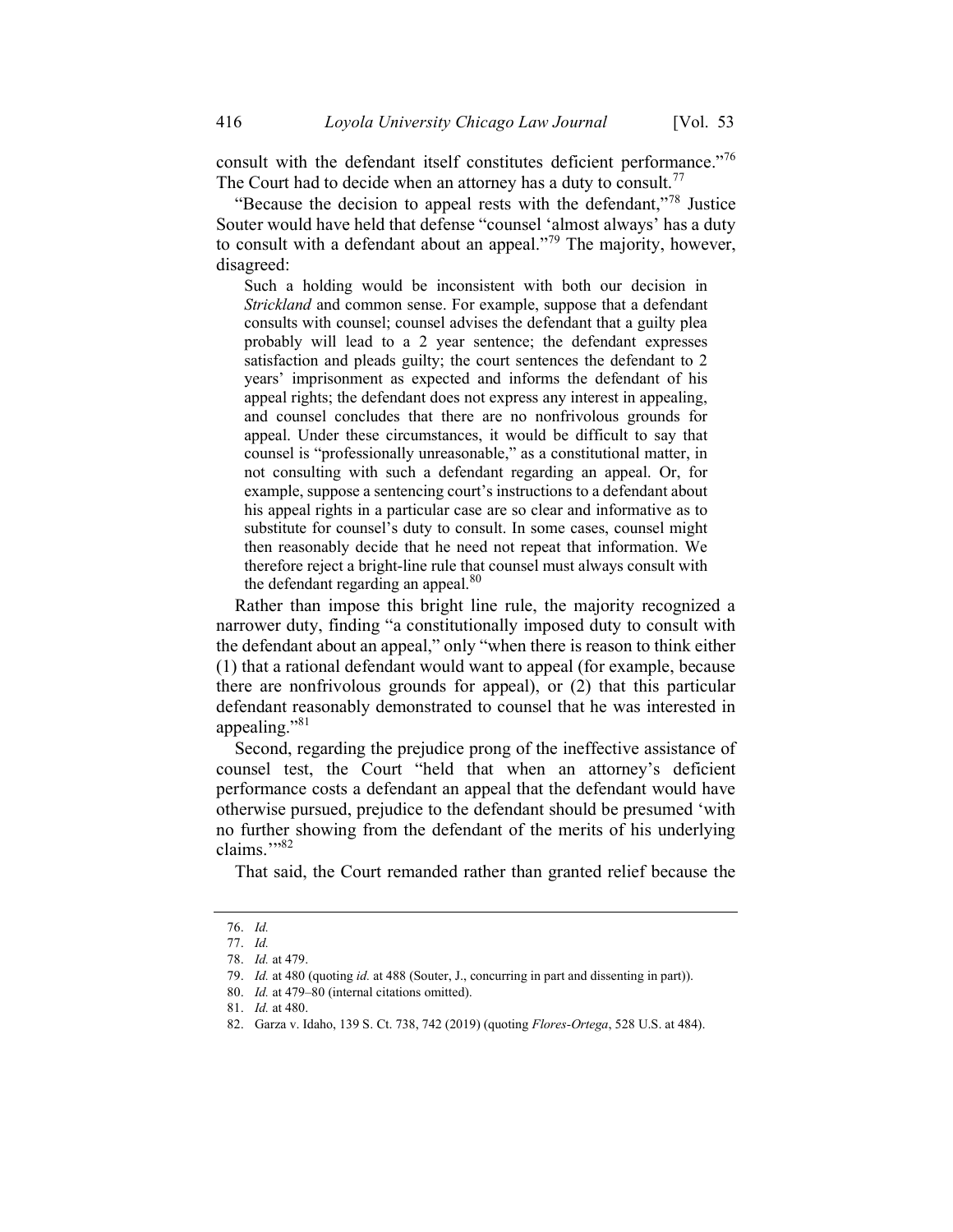lower courts' factual findings did not provide "sufficient information to determine whether Ms. Kops rendered constitutionally inadequate assistance."<sup>83</sup> Instead, the findings suggested "that there may have been some conversation between Ms. Kops and respondent about an appeal, ... but d[id] not indicate what was actually said."<sup>84</sup> Therefore, "[a]ssuming, arguendo, that there was a duty to consult in this case, it [was] impossible to determine whether that duty was satisfied without knowing whether Ms. Kops advised respondent about the advantages and disadvantages of taking an appeal and made a reasonable effort to discover his wishes."<sup>85</sup>

#### 2. Garza v. Idaho and Appeal Waivers

In Garza v. Idaho, the Supreme Court found this duty to consult applies even if the defendant has signed an appellate waiver. In Garza, Gilberto Garza, Jr., entered into two plea agreements with appeal waivers connected to drug and aggravated assault charges.<sup>86</sup> Shortly after sentencing, Garza notified and then "continuously reminded" his attorney that he wanted to appeal. $87$  His attorney, however, refused to file a notice of appeal and "informed Mr. Garza that an appeal was problematic because he waived his right to appeal."<sup>88</sup>

Garza later claimed that he received ineffective assistance of counsel, and the Supreme Court granted certiorari to decide whether "the presumption of prejudice recognized in *Flores-Ortega* applies regardless of whether the defendant has signed an appeal waiver."<sup>89</sup> The Garza Court answered this question in the affirmative, finding, inter alia, that "[m]ost fundamentally, courts agree that defendants retain the right to challenge whether [an appeal] waiver itself is valid and enforceable—for example, on the grounds that it was unknowing or involuntary."<sup>90</sup>

#### 3. Conclusion

As the Garza Court noted, a defendant's waiver of his right to appeal must be knowing, voluntary, and intelligent.<sup>91</sup> Moreover, in certain

85. Id.

<sup>83.</sup> Flores-Ortega, 528 U.S. at 487.

<sup>84.</sup> Id.

<sup>86.</sup> Garza, 139 S. Ct. at 742; see also id. at 750 (Thomas, J., dissenting) (noting specific charges Garza pled to).

<sup>87.</sup> Id. at 743.

<sup>88.</sup> Id.

<sup>89.</sup> Id. at 749.

<sup>90.</sup> Id. at 745.

<sup>91.</sup> See id. at 745 n.6 (first citing United States v. Brown, 892 F.3d 385, 394 (D.C. Cir. 2018)

<sup>(&</sup>quot;Like all other courts of appeals, our circuit holds that a defendant 'may waive his right to appeal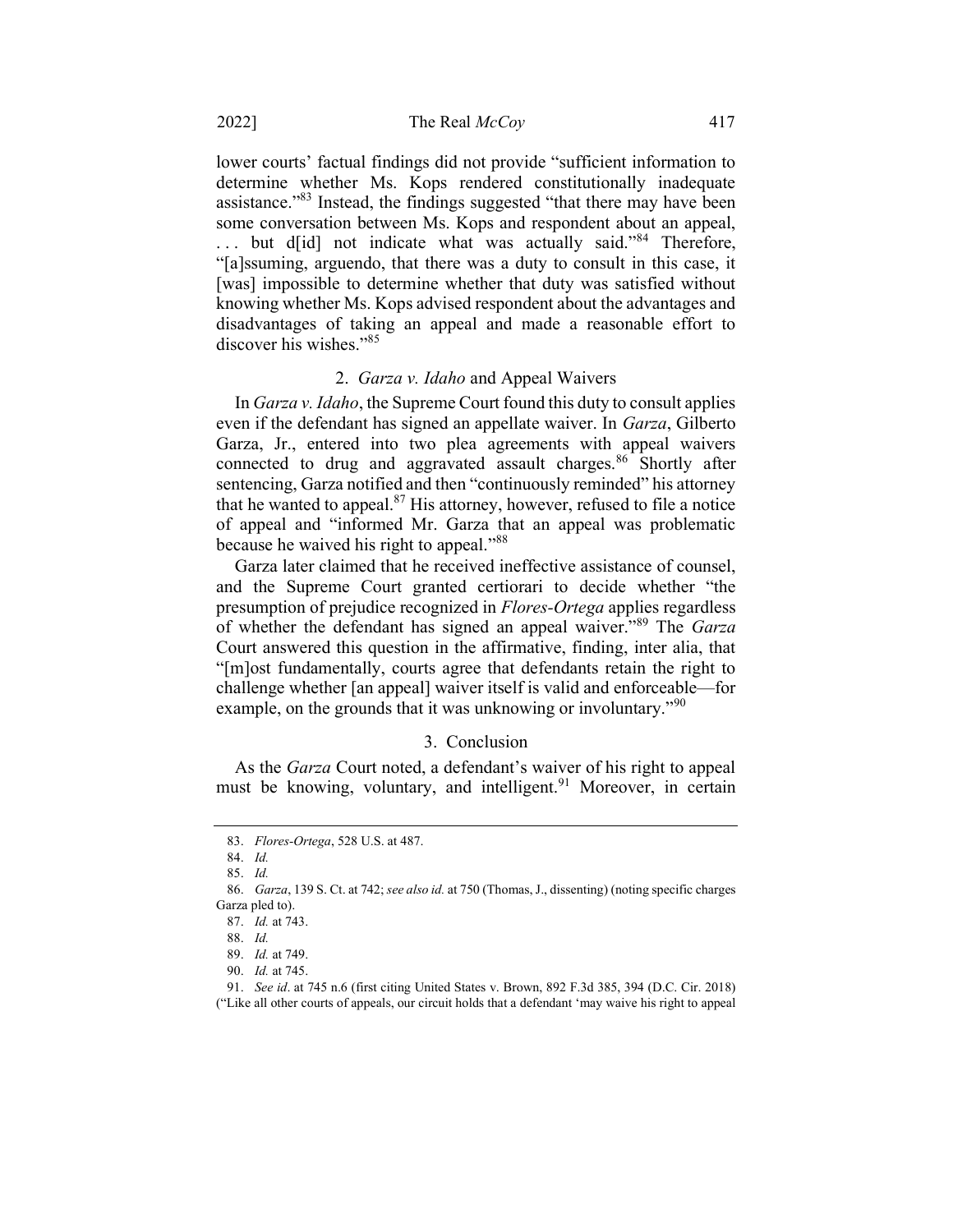circumstances, defense counsel must consult with his client before he waives his right to appeal, with a presumption of prejudice attaching to dereliction of that duty.<sup>92</sup>

### D. The Decision About Whether to Testify

#### 1. *Rock v. Arkansas* and the Recognition of the Right to Testify

The Supreme Court recognized defendant's right to testify in *Rock v*. Arkansas. In Rock, Vicki Rock was charged with manslaughter in connection with the shooting death of her husband.<sup>93</sup> When Rock could not remember the precise details of the shooting, her attorney suggested that she be hypnotized to refresh her recollection.<sup>94</sup> A neuropsychologist with training in hypnosis subsequently hypnotized Rock, who then "recalled that the gun had discharged when her husband grabbed her arm during [a] scuffle."<sup>95</sup> The trial court, however, precluded Rock from testifying, and the Supreme Court of Arkansas later affirmed, applying a per se ban on the admission of hypnotically refreshed testimony.<sup>96</sup>

The United States Supreme Court disagreed, first finding that a criminal defendant has the right to testify based on several constitutional provisions, including the Fourteenth Amendment's Due Process Clause, the Sixth Amendment's Compulsory Process Clause, the Sixth Amendment right to self-representation, and the Fifth Amendment privilege against self-incrimination.<sup>97</sup> The Court then found Arkansas's per se ban on hypnotically refreshed testimony violated these rights.<sup>98</sup>

#### 2. Waiver of the Right to Testify

Courts across the country have held that a defendant's waiver of the right to testify "must be knowing, voluntary and intelligent."<sup>99</sup> The Supreme Court, however, "never has held that a trial court must engage in a personal colloquy with a defendant to determine whether he wishes to testify or that a waiver of the right to testify must occur formally on

his sentence as long as his decision is knowing, intelligent, and voluntary.'"); then citing Spann v. State, 704 N.W.2d 486, 491 (Minn. 2005) ("Jurisdictions allowing a defendant to waive his or her right to appeal a conviction require that the waiver be made 'intelligently, voluntarily, and with an understanding of the consequences.'")).

<sup>92.</sup> See Roe v. Flores-Ortega, 528 U.S. 470, 479–80 (2000) (discussing defense counsel's duty to consult with client before waiving client's right to appeal if there is reason to think any rational defendant would want to appeal or if the specific defendant demonstrated an interest in appealing).

<sup>93.</sup> Rock v. Arkansas, 483 U.S. 44, 45 (1987).

<sup>94.</sup> Id. at 46.

<sup>95.</sup> Id. at 47.

<sup>96.</sup> Id. at 48–49.

<sup>97.</sup> Id. at 51–52.

<sup>98.</sup> Id. at 56–62.

<sup>99.</sup> United States v. Leggett, 162 F.3d 237, 246 (3d Cir. 1998).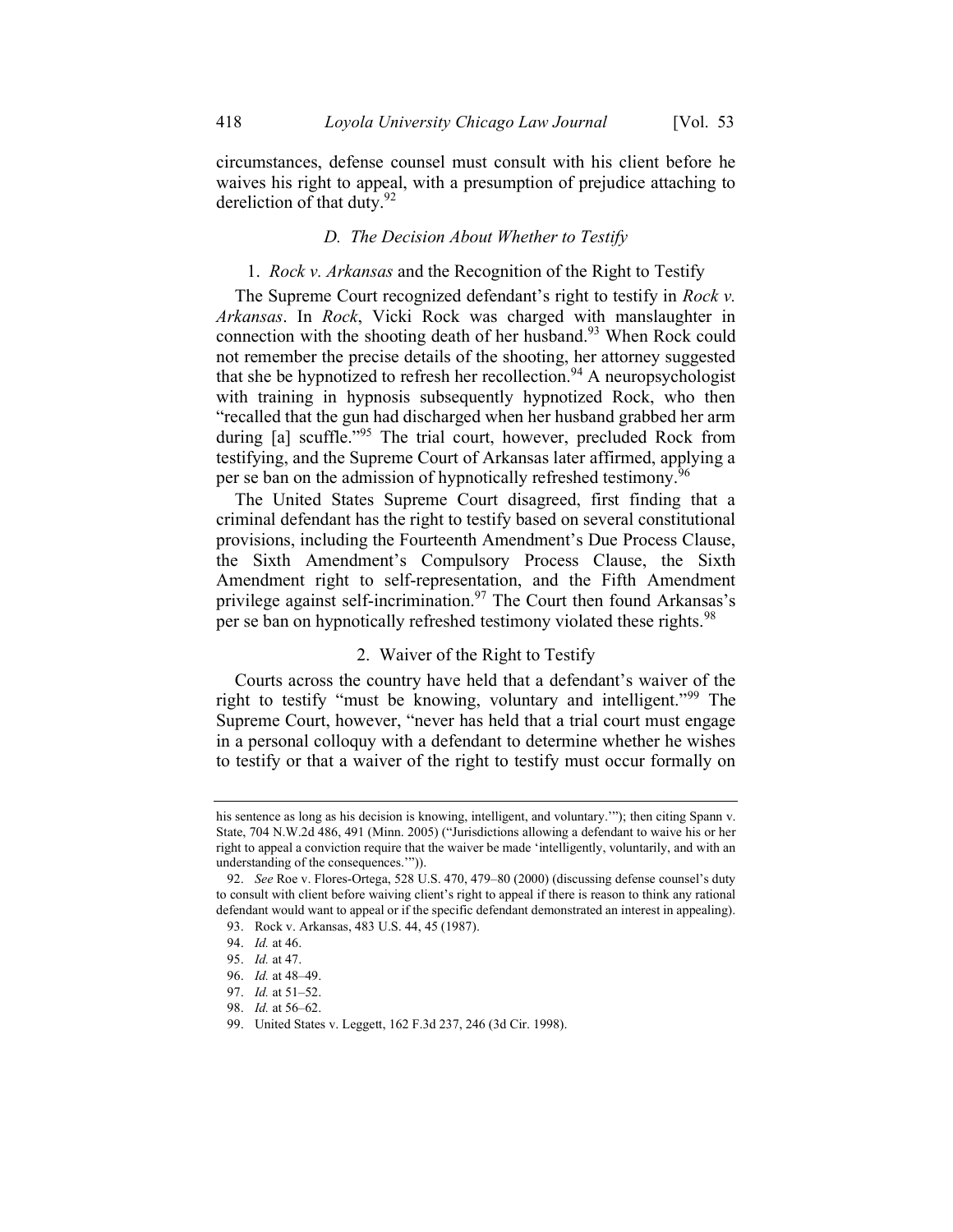the record."<sup>100</sup> Moreover, most federal circuit courts of appeals "consistently have held that a trial court has no duty to explain to the defendant that he or she has a right to testify or to verify that the defendant who is not testifying has waived that right voluntarily."<sup>101</sup> Indeed, a number of courts have found that there should not be a colloquy because, inter alia, it "inadvertently might cause the defendant to think that the court believes the defense has been insufficient."<sup>102</sup> That said, a number of federal circuit courts have also recognized that "in exceptional, narrowly defined circumstances, judicial interjection through a direct colloquy with the defendant may be required to ensure that the defendant's right to testify is protected."<sup>103</sup>

While judges generally do not need to conduct a colloquy on the right to testify, courts across the country have concluded that defense counsel has a duty to discuss the right to testify before the defendant can knowingly, voluntarily, and intelligently waive that right.<sup>104</sup> In the seminal case,<sup>105</sup> United States v. Teague, the Eleventh Circuit held that "if defense counsel never informed the defendant of the right to testify . . . counsel would have neglected the vital professional responsibility of ensuring that the defendant's right to testify is protected and that any waiver of that right is knowing and voluntary."<sup>106</sup> Therefore, "[u]nder such circumstances, defense counsel has not acted 'within the range of competence demanded of attorneys in criminal cases,' and the defendant clearly has not received reasonably effective assistance of counsel."<sup>107</sup> Nonetheless, like the Teague court, most courts have held that a defendant still needs to establish the prejudice prong of the ineffectiveassistance-of-counsel test and that the failure to advise can constitute harmless error.<sup>108</sup>

## 3. Conclusion

A defendant's waiver of the right to testify must be knowing,

<sup>100.</sup> Arredondo v. Huibregtse, 542 F.3d 1155, 1165 (7th Cir. 2008).

<sup>101.</sup> United States v. Pennycooke, 65 F.3d 9, 11 (3d Cir. 1995).

<sup>102.</sup> Id.

<sup>103.</sup> Id. at 12.

<sup>104.</sup> Kenneth Duvall, The Defendant Was Not Heard ... Now What?: Prejudice Analysis, Harmless Error Review, and the Right to Testify, 35 HAMLINE L. REV. 279, 282-84 (2012).

<sup>105.</sup> Id. at 283.

<sup>106.</sup> United States v. Teague, 953 F.2d 1525, 1534 (11th Cir. 1992).

<sup>107.</sup> Id. (quoting Strickland v. Washington, 466 U.S. 668, 687 (1984)).

<sup>108.</sup> See Duvall, supra note 104, at 295–303 (exploring how, in determining whether his or her constitutional rights were violated, defendant bears a higher burden of proof to prove prejudice (reasonable probability) versus error (reasonable doubt), which may or may not be found to be harmless).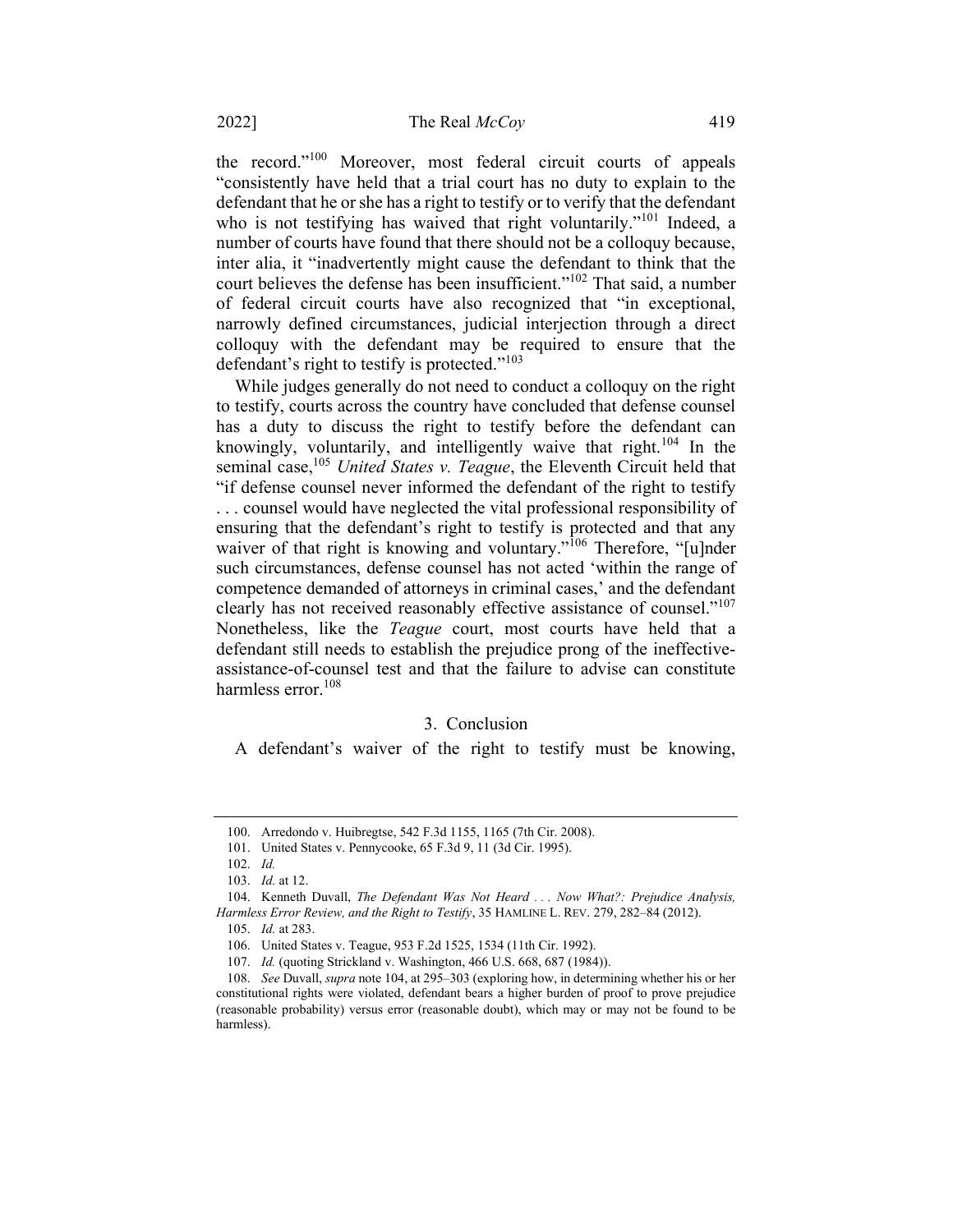#### III. RIGHT TO AUTONOMY

In opinions separated by fourteen years, the Supreme Court dealt with two cases that both involved an attorney who admitted his client's guilt without obtaining his client's express consent. But there was a key difference between the cases that led the Court to recognize a right to autonomy in the latter, creating a fifth decision reserved for the defendant rather than defense counsel.

## A. Florida v. Nixon and Silent Acquiescence

In Florida v. Nixon, Joe Nixon was charged with first-degree murder and related charges in connection with the death of Jeannie Bickner.<sup>111</sup> His public defender, Michael Corin, sought a plea deal, but "the prosecutors indicated their unwillingness to recommend a sentence other than death."<sup>112</sup> Faced with overwhelming evidence implicating his client, "Corin concluded that the best strategy would be to concede guilt, thereby preserving his credibility in urging leniency during the penalty phase."<sup>113</sup> Corin tried to explain this trial strategy to Nixon at least three times, but "Nixon was generally unresponsive during their discussions" and "never verbally approved or protested Corin's proposed strategy."<sup>114</sup> Corin thus forged ahead with his strategy, telling jurors during his opening statement:

In this case, there won't be any question, none whatsoever, that my client, Joe Elton Nixon, caused Jeannie Bickner's death. . . . [T]hat fact will be proved to your satisfaction beyond any doubt. This case is about the death of Joe Elton Nixon and whether it should occur within the next few years by electrocution or maybe its natural expiration after a lifetime of confinement. $^{115}$ 

<sup>109.</sup> See United States v. Leggett, 162 F.3d 237, 246 (3d Cir. 1998) (describing the recognized standard for a waiver of the right to testify requiring the waiver be knowing, voluntary, and intelligent).

<sup>110.</sup> See Duvall, supra notes 104–105, 108 and accompanying text (illustrating requirements imposed on counsel when waiving their clients' right to testify); see also Teague, 953 F.2d at 1534 (providing that defendant must show defense counsel made serious errors and deficient performance prejudiced the defense thus depriving defendant of a fair trial).

<sup>111.</sup> Florida v. Nixon, 543 U.S. 175, 179–80 (2004).

<sup>112.</sup> Id. at 181.

<sup>113.</sup> Id.

<sup>114.</sup> Id.

<sup>115.</sup> Id. at 182–83 (quoting from the trial court record).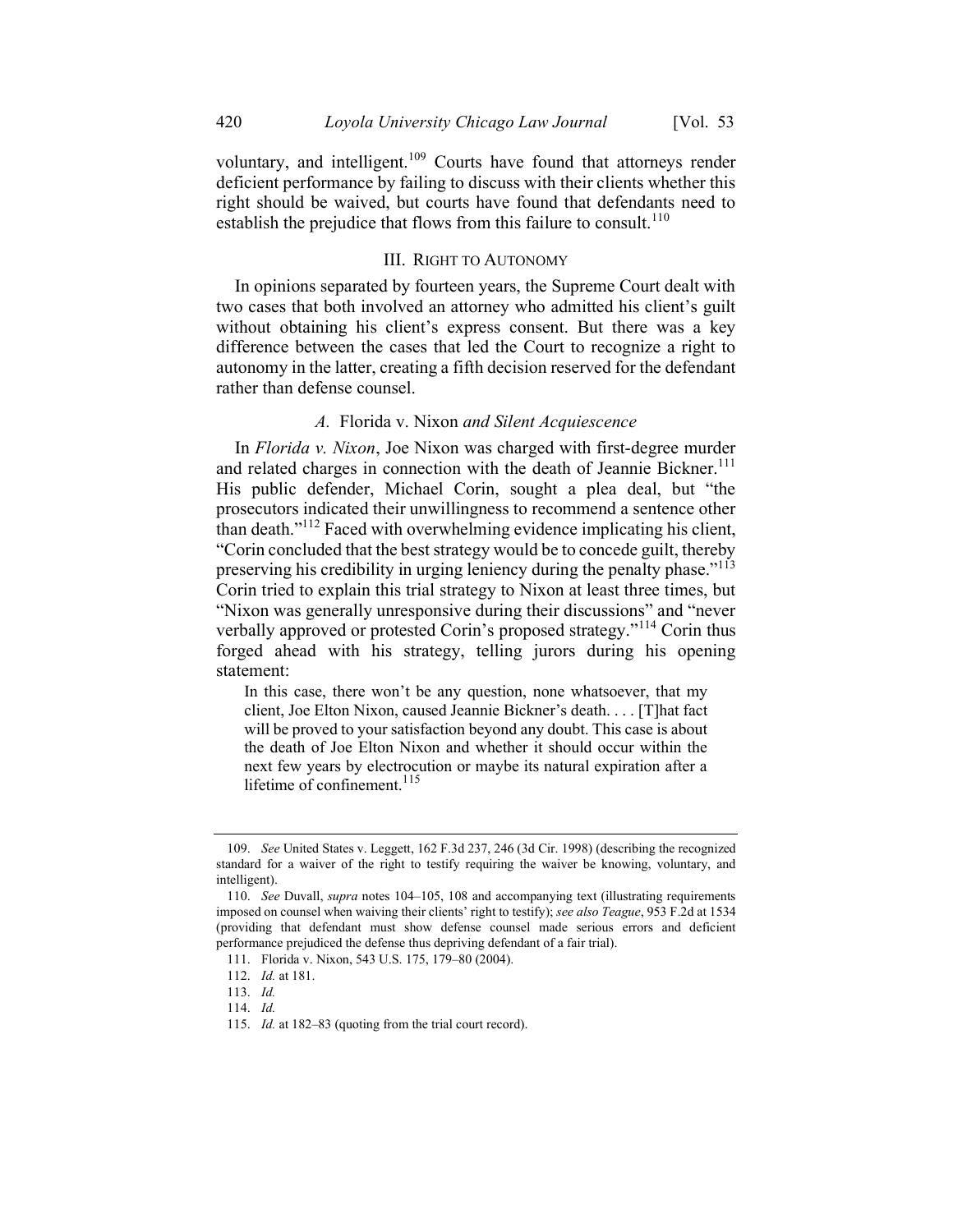After he was convicted and sentenced to death, Nixon appealed, claiming he received ineffective assistance of counsel.<sup>116</sup> The Supreme Court of Florida agreed, finding that counsel's comments were the "functional equivalent of a guilty plea."<sup>117</sup> As such, Nixon's "silent acquiescence" to Corin's trial strategy was not enough; instead, Nixon needed to give "affirmative, explicit acceptance" to counsel's strategy."<sup>118</sup>

The United States Supreme Court later granted certiorari to determine, inter alia, "whether counsel's failure to obtain the defendant's express consent to a strategy of conceding guilt in a capital trial automatically renders counsel's performance deficient . . . . "<sup>119</sup> The Court began by noting that "[a]n attorney undoubtedly has a duty to consult with the client regarding 'important decisions,' including questions of overarching defense strategy."<sup>120</sup> But the Court then cited Taylor v. Illinois for the proposition that this duty "does not require counsel to obtain the defendant's consent to 'every tactical decision.'"<sup>121</sup>

The Court again recognized the defendant "has 'the ultimate authority' to determine 'whether to plead guilty, waive a jury, testify in his or her own behalf, or take an appeal."<sup>122</sup> And, according to the Court, for each of these four decisions, "an attorney must both consult with the defendant and obtain consent to the recommended course of action."<sup>123</sup>

The Court, however, rejected the Supreme Court of Florida's conclusion that Corin's comments were the functional equivalent of a guilty plea.<sup>124</sup> Rather, the Court distinguished this case from *Brookhart* v. Janis, where defense counsel had "agreed to a 'prima facie' bench trial at which the State would be relieved of its obligation to put on 'complete proof' of guilt or persuade a jury of the defendant's guilt beyond a reasonable doubt."<sup>125</sup> Conversely, "there was in Nixon's case no 'truncated' proceeding shorn of the need to persuade the trier 'beyond a reasonable doubt,' and of the defendant's right to confront and crossexamine witnesses."<sup>126</sup>

This distinction allowed the Court in this case to draw a dichotomy.

<sup>116.</sup> Id. at 185.

<sup>117.</sup> Id. (quoting Nixon v. Singletary, 758 So.2d 618, 625 (2000)).

<sup>118.</sup> Id. at 185–86 (quoting Nixon, 758 So.2d at 624)

<sup>119.</sup> Id. at 186.

<sup>120.</sup> Id. at 187 (quoting Strickland v. Washington, 466 U.S. 668, 688 (1984)).

<sup>121.</sup> Id. (quoting Taylor v. Illinois, 484 U.S. 400, 417–18 (1988)).

<sup>122.</sup> Id. (first quoting Jones v. Barnes, 751 (1983); then quoting Wainwright v. Sykes, 433 U.S.

<sup>72, 93</sup> n.1 (1977) (Burger, C.J., concurring)).

<sup>123.</sup> Id.

<sup>124.</sup> Id. at 188.

<sup>125.</sup> Id. (citing Brookhart v. Janis, 384 U.S. 1, 5–6 (1966)).

<sup>126.</sup> Id. at 188–89 (quoting Brookhart, 384 U.S. at 6).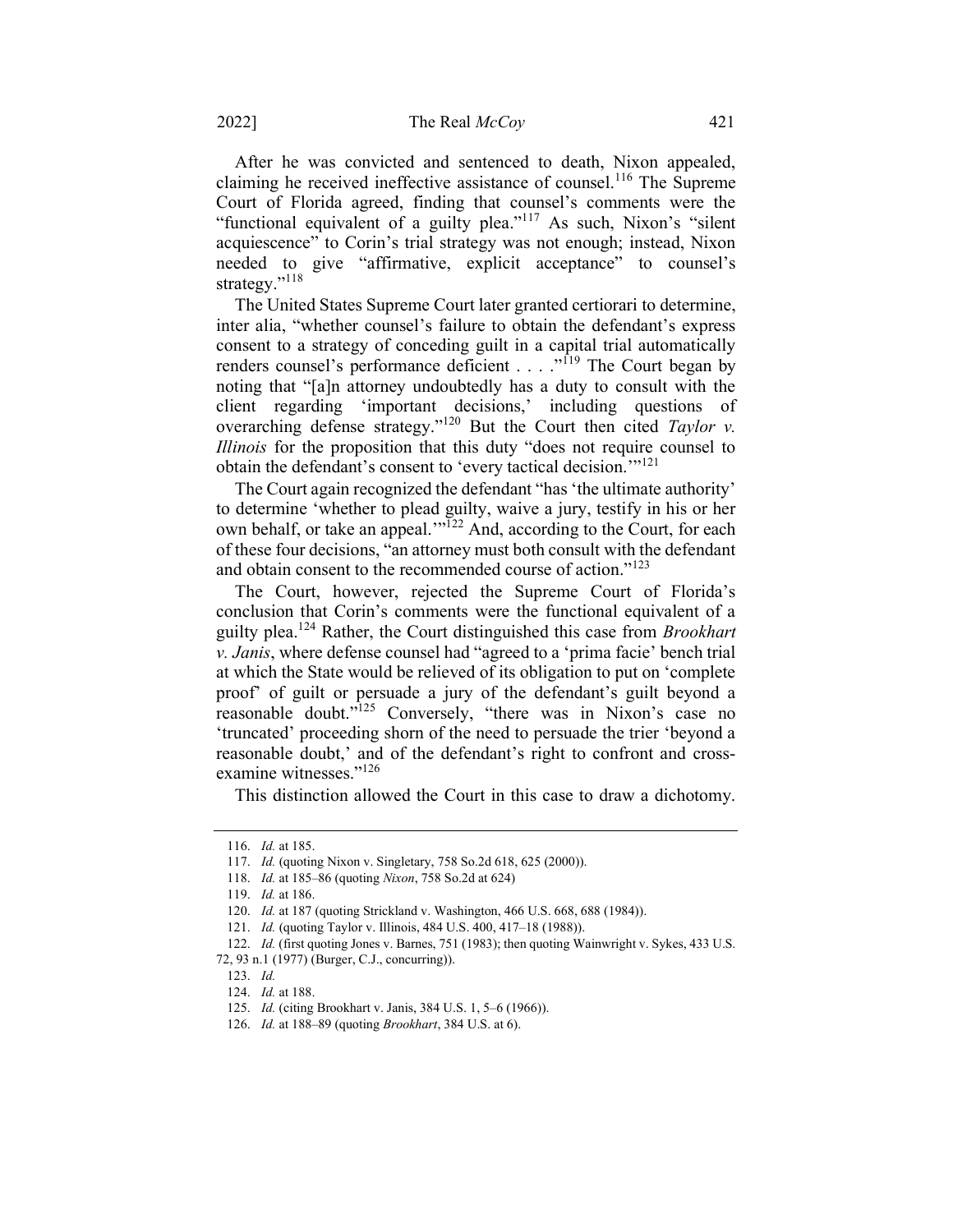On the one hand, "Corin was obliged to, and in fact several times did, explain his proposed trial strategy to Nixon."<sup>127</sup> On the other hand, "[g]iven Nixon's constant resistance to answering inquiries put to him by counsel and court, Corin was not additionally required to gain express consent before conceding Nixon's guilt."<sup>128</sup> Put another way, "[w]hen counsel informs the defendant of the strategy counsel believes to be in the defendant's best interest and the defendant is unresponsive, counsel's strategic choice is not impeded by any blanket rule demanding the defendant's explicit consent."<sup>129</sup> Instead, a court must determine on a case-by-case basis whether counsel's choice constituted ineffective assistance.<sup>130</sup> Specifically, "if counsel's strategy, given the evidence bearing on the defendant's guilt, satisfies the Strickland standard, that is the end of the matter; no tenable claim of ineffective assistance would remain."<sup>131</sup>

#### B. McCoy v. Louisiana and the Right to Autonomy

Fourteen years later, in McCoy v. Louisiana, the Supreme Court dealt with the question of what happens when a defendant does not silently acquiesce in his counsel's decision to admit guilt but instead loudly objects. In  $McCoy$ , Robert McCoy was charged with three counts of firstdegree murder.<sup>132</sup> McCoy's parents hired attorney Larry English who "concluded that the evidence against McCoy was overwhelming and that, absent a concession at the guilt stage that McCoy was the killer, a death sentence would be impossible to avoid at the penalty phase."<sup>133</sup> McCoy was "furious" with this decision and told English "not to make that concession," maintaining that "he was out of State at the time of the killings."<sup>134</sup> McCoy subsequently moved to terminate English's representation of him, but the trial judge denied the motion, telling English, "[Y]ou are the attorney," and "you have to make the trial decision of what you're going to proceed with."<sup>135</sup> Thereafter, in his opening statement, English told the jurors that the evidence was "unambiguous" that "my client committed three murders."<sup>136</sup>

<sup>127.</sup> Id. at 189.

<sup>128.</sup> *Id.* (internal citations omitted).

<sup>129.</sup> Id. at 192.

<sup>130.</sup> See id. (noting that the standard set forth in Strickland v. Washington, asking if counsel's representation "fell below an objective standard of reasonableness," controls in a claim for ineffective assistance of counsel (466 U.S. 668, 687–88 (1984))).

<sup>131.</sup> Id.

<sup>132.</sup> McCoy v. Louisiana, 138 S. Ct. 1500, 1506 (2018).

<sup>133.</sup> Id.

<sup>134.</sup> Id. (quoting the trial court record).

<sup>135.</sup> Id. (quoting the trial court record).

<sup>136.</sup> Id. at 1507 (quoting the trial court record).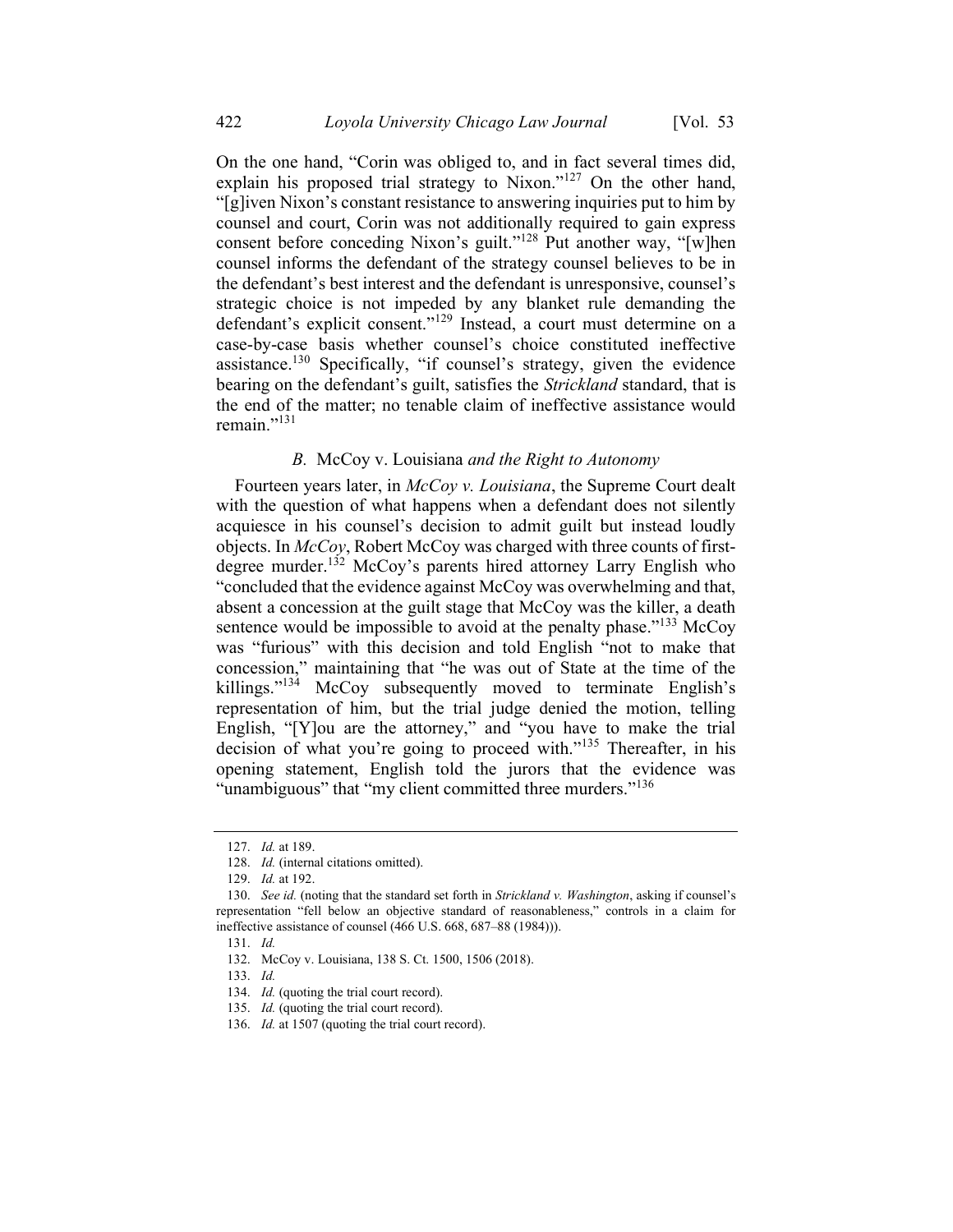After he was convicted and given three death sentences, McCoy appealed, with that appeal eventually reaching the United States Supreme Court.<sup>137</sup> The Court began by observing that "[t]rial management is the lawyer's province," but that "[s]ome decisions . . . are reserved for the client—notably, whether to plead guilty, waive the right to a jury trial, testify in one's own behalf, and forgo an appeal."<sup>138</sup> The Court then recognized a right to autonomy, concluding that "[a]utonomy to decide that the objective of the defense is to assert innocence belongs in this latter category."<sup>139</sup> According to the Court, just as a defendant may refuse to plead guilty or choose to proceed pro se, "so may she insist on maintaining her innocence at the guilt phase of a capital trial."<sup>140</sup> The Court reached this conclusion by finding that "[t]hese are not strategic choices about how best to achieve a client's objectives; they are choices about what the client's objectives in fact are." $141$ 

Specifically, while defense counsel might conclude that conceding guilt and begging for forgiveness is the superior trial objective, "the client may not share that objective."<sup>142</sup> Instead, the client "may wish to avoid, above all else, the opprobrium that comes with admitting he killed family members. Or he may hold life in prison not worth living and prefer to risk death for any hope, however small, of exoneration."<sup>143</sup>

The Court then cautioned that "[p]reserving for the defendant the ability to decide whether to maintain his innocence should not displace counsel's, or the court's, respective trial management roles."<sup>144</sup> And the Court acknowledged that "[c]ounsel, in any case, must still develop a trial strategy and discuss it with her client, explaining why, in her view, conceding guilt would be the best option."<sup>145</sup> The key question distinguishing Florida v. Nixon and  $McCov$  is what happens after that discussion.<sup>146</sup>

The Court found Nixon factually distinguishable because, unlike English, "Nixon's attorney did not negate Nixon's autonomy by overriding Nixon's desired defense objective, for Nixon never asserted any such objective."<sup>147</sup> Instead, "Nixon 'was generally unresponsive'

147. Id.

<sup>137.</sup> Id.

<sup>138.</sup> Id. at 1508 (citing Jones v. Barnes, 463 U.S. 745, 751 (1983)).

<sup>139.</sup> Id.

<sup>140.</sup> Id.

<sup>141.</sup> Id.

<sup>142.</sup> Id.

<sup>143.</sup> Id.

<sup>144.</sup> Id. at 1509.

<sup>145.</sup> Id. (internal citations omitted).

<sup>146.</sup> See id. (comparing Nixon's and McCoy's respective approaches to carrying out defendant's objectives when defendant remains silent versus when defendant rejects counsel's advice).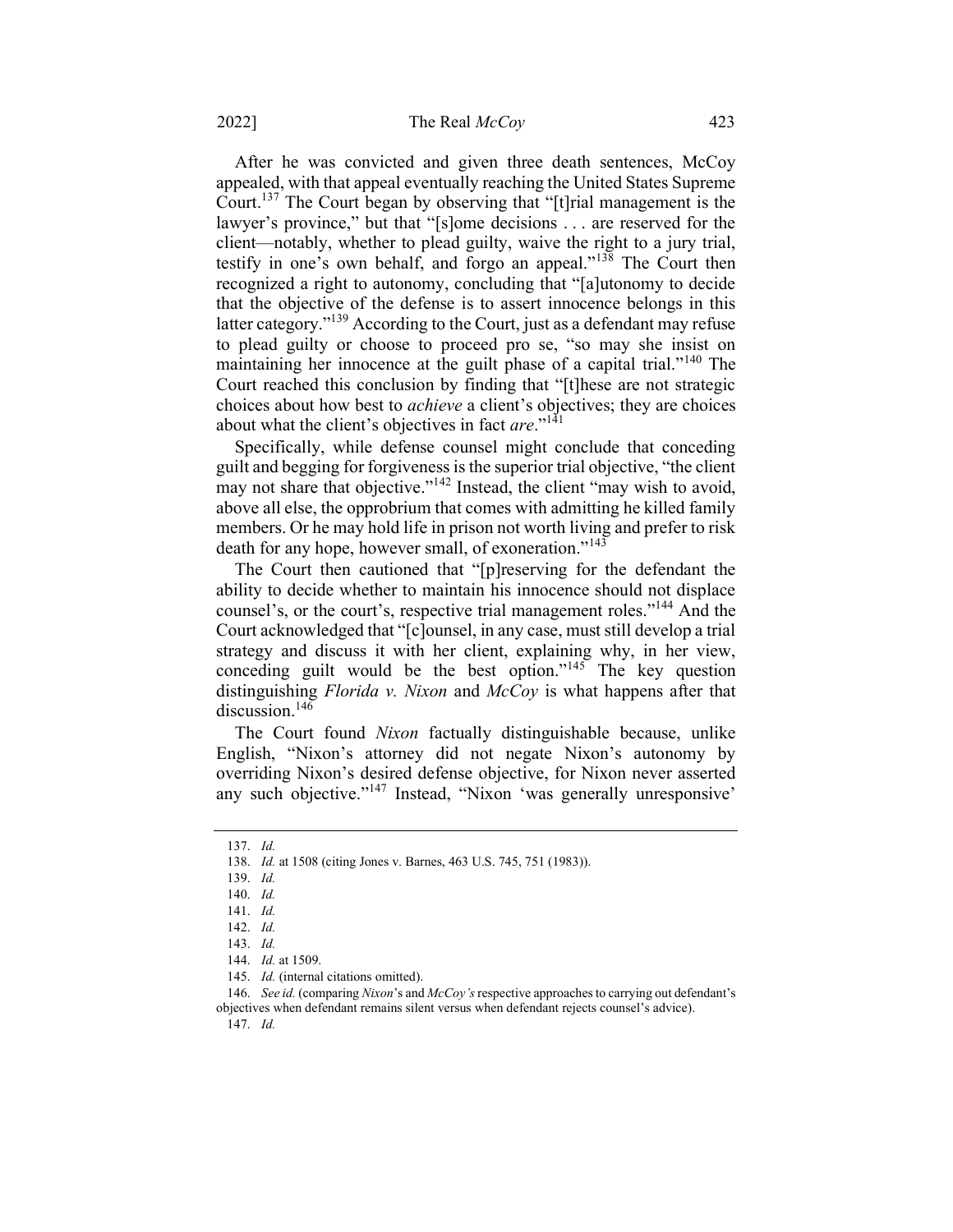during discussions of trial strategy, and 'never verbally approved or protested' counsel's proposed approach."<sup>148</sup> The  $McCov$  Court thus concluded Nixon stands for the proposition that "[i]f a client declines to participate in his defense, then an attorney may permissibly guide the defense pursuant to the strategy she believes to be in the defendant's best interest."<sup>149</sup>

Conversely, if an attorney tells his client that he is going to concede guilt, the client objects, and the attorney proceeds with this strategy, it is not just error, but structural error.<sup>150</sup> According to the Court, "[v]iolation of a defendant's Sixth Amendment-secured autonomy ranks as error of the kind our decisions have called 'structural'; when present, such an error is not subject to harmless-error review."<sup>151</sup> The  $\Lambda$ cCoy Court could reach this conclusion because attorney override implicates at least two of the rationales necessitating a finding of structural error:

(1) "if the right at issue is not designed to protect the defendant from erroneous conviction but instead protects some other interest," such as "the fundamental legal principle that a defendant must be allowed to make his own choices about the proper way to protect his own liberty;" and

(2) "when its effects are too hard to measure, as is true of the right to counsel of choice."<sup>152</sup>

With regard to the first rationale, "[s]uch an admission blocks the defendant's right to make the fundamental choices about his own defense."<sup>153</sup> Furthermore, under the second rationale, "the effects of the admission would be immeasurable, because a jury would almost certainly be swayed by a lawyer's concession of his client's guilt."<sup>154</sup>

### IV. THE REAL MCCOY

McCoy clearly stands for the proposition that a defendant is entitled to a new trial when, over his objection, his attorney admits he is legally guilty of the crime(s) charged. But it arguably left open two questions: (1) What happens when an attorney admits his client's legal guilt without running the decision by his client; and (2) What happens when an attorney admits that his client committed one or more but not all of the elements of the crime(s) charged?

154. Id.

<sup>148.</sup> Id. (quoting Florida v. Nixon, 543 U.S. 175, 181 (2004)).

<sup>149.</sup> Id.

<sup>150.</sup> Id. at 1511.

<sup>151.</sup> Id.

<sup>152.</sup> Id. (quoting Weaver v. Massachusetts, 137 S. Ct. 1899, 1908 (2017)).

<sup>153.</sup> Id.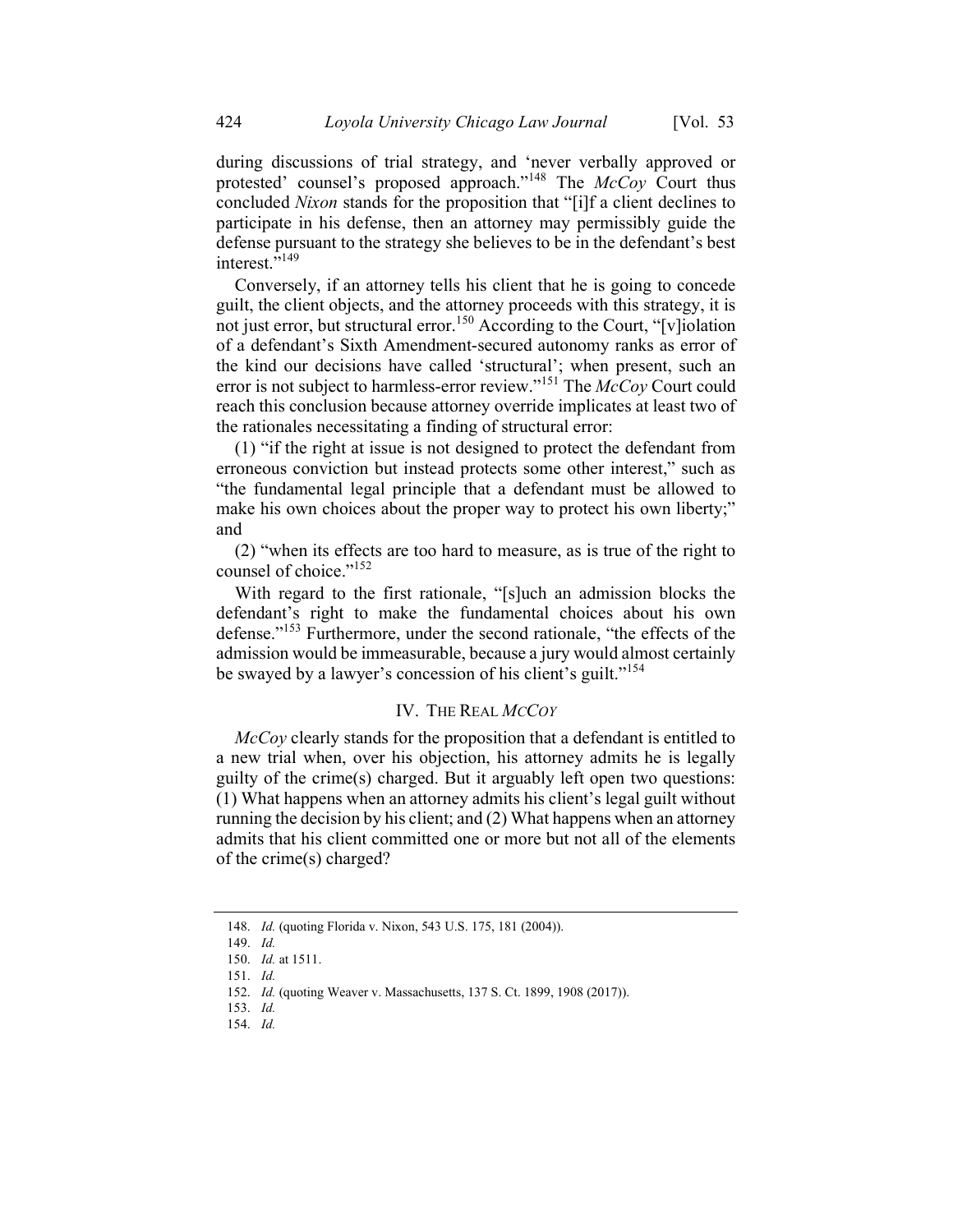## A. Attorneys Not Consulting with Their Clients About the Decision to Admit Guilt

#### 1. Post-McCoy Precedent

In the wake of  $McCov$ , seemingly all courts have found Florida v. Nixon applies and the right to autonomy does not apply when an attorney fails to consult with his client before admitting his legal guilt. For example, in Atwater v. State, Jeffrey Atwater was charged with firstdegree murder and the lesser-included offense of second-degree murder in connection with the death of Kenneth Smith.<sup>155</sup> During closing arguments, Atwater's attorney stated, "We're not hiding anything from you. We're asking you to do your duty, to render the only verdict that is fair and just, and that is as to Count One of the indictment, that Jeffrey Atwater is guilty of Murder in the Second Degree."<sup>156</sup>

After being convicted of first-degree murder and receiving a death sentence, Atwater appealed, claiming that his right to autonomy under McCoy was violated because his attorney did not "discuss with [him] the potential trial strategy of conceding guilt."<sup>157</sup> The Supreme Court of Florida disagreed, finding that Atwater's claim that his attorney failed to discuss trial strategy with him was covered by *Florida v. Nixon*.<sup>158</sup> The court concluded, "[a]t its heart, Atwater's claim is not a McCoy claim; Atwater has not alleged that counsel conceded guilt over Atwater's objection."<sup>159</sup> As a result, the state supreme court held that "the trial court" was right to conclude that Atwater's allegations are facially insufficient to warrant relief under  $McCov$ ."<sup>160</sup>

Similarly, in Pennebaker v. Rewerts, Danny R. Pennebaker was convicted of felonious assault and assault with intent to rob while armed.<sup>161</sup> After he was convicted, Pennebaker appealed, claiming, inter alia, that his attorney improperly admitted his guilt at trial without first consulting with him.<sup>162</sup> The United States District Court for the Eastern District of Michigan disagreed, concluding that:

Even if, as Petitioner alleges, his attorney never discussed trial strategy with him, he was on notice of counsel's defense theory as soon as counsel made his opening statement. Yet Petitioner failed to oppose this

<sup>155.</sup> Atwater v. State, 300 So.3d 589, 589 (Fla. 2020).

<sup>156.</sup> Initial Brief of the Appellant at 22, Atwater v. State, 300 So.3d 589 (Fla. 2020) (No. SC19- 1709), 2019 WL 6273372, at \*22.

<sup>157.</sup> Atwater, 300 So.3d at 591.

<sup>158.</sup> Id.

<sup>159.</sup> Id.

<sup>160.</sup> Id.

<sup>161.</sup> Pennebaker v. Rewerts, No. 17-12196, 2020 WL 4284060, at \*1 (E.D. Mich. July 27, 2020).

<sup>162.</sup> Id.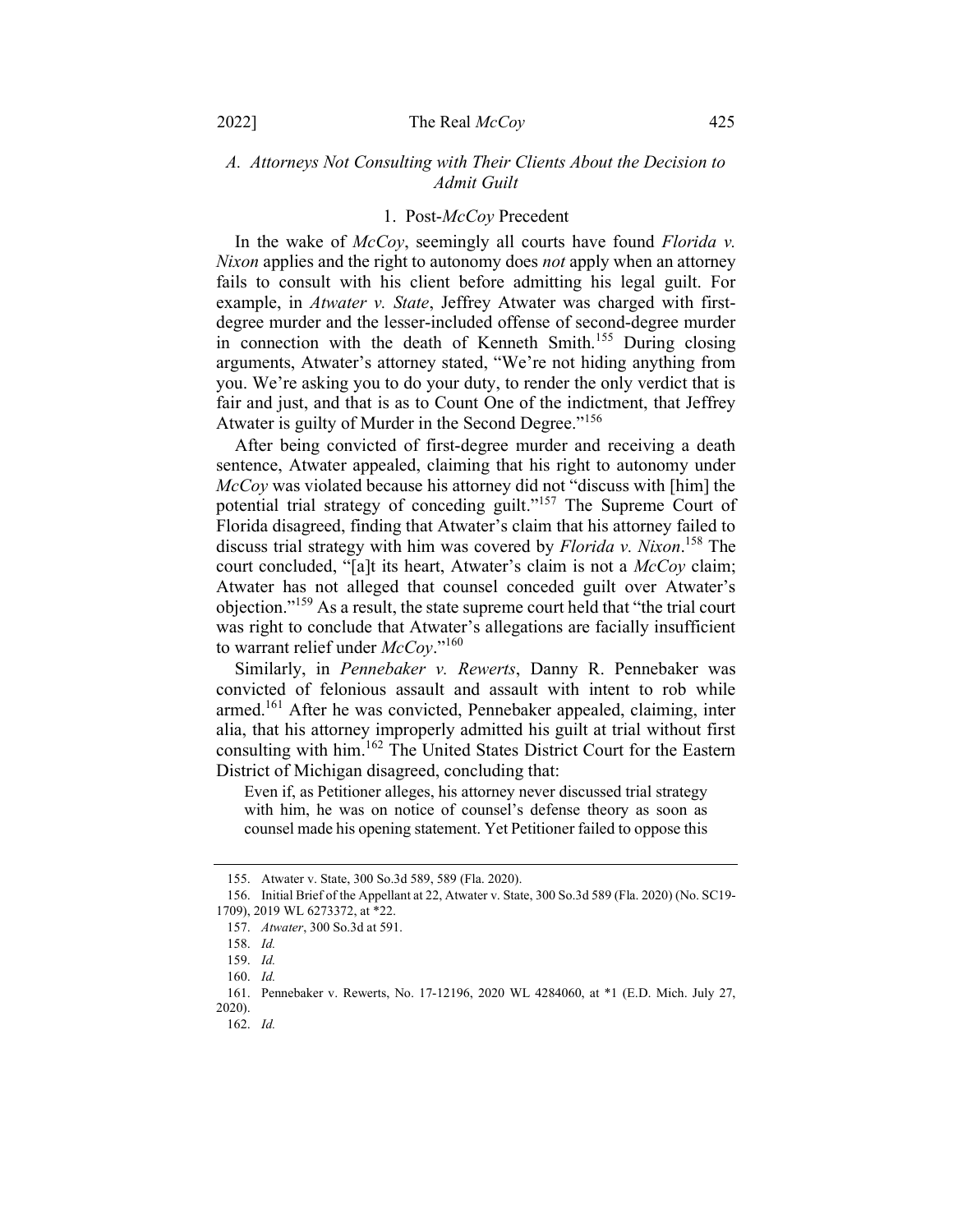strategy with his attorney or before the court; nor did he clearly and consistently insist on a defense of innocence. Instead, Petitioner, like the defendant in Nixon, only objected to counsel's defense strategy after trial. As a result, this is not a case of structural error, as in  $McCov$ , but rather, invokes Nixon's analysis of ineffective assistance of counsel.<sup>163</sup>

Similarly, in People v. Santana, Juan Carlos Santana was convicted of burglary, receiving stolen property, and second-degree murder.<sup>164</sup> At trial, "[i]n closing argument, [defense counsel] conceded Santana's guilt for burglary, receiving stolen property, and second-degree murder, and even argued the evidence showed Santana was guilty."<sup>165</sup> After he was convicted, Santana appealed, claiming that defense counsel violated his right to autonomy by failing to consult with him about his decision to admit legal guilt.<sup>166</sup> The court disagreed, finding that "[t]he record in this case is silent as to Santana's objectives, so it falls closer to Nixon [than McCoy] and compels us to reject his claim."<sup>167</sup> In other words, McCoy was inapplicable even though defense counsel "did not tell Santana of his planned concession strategy . . . ."<sup>168</sup>

## 2. Conclusion: The Right to Autonomy Recognized in McCoy Should Cover Admissions Made Without Client Consultation

These courts are incorrectly concluding that attorney admissions made without client consultation are not covered by the  $McCov$  v. Louisiana right-to-autonomy framework. In  $McCov$ , the Court placed the right to autonomy in the category of decisions reserved for the defendant, along with decisions about whether to (1) plead guilty; (2) waive the right to a jury trial; (3) testify in one's own behalf; and (4) forgo an appeal.<sup>169</sup> As explained in Section II, to be constitutionally valid, each of these decisions must be knowing, voluntary, and intelligent, but the Supreme Court and lower courts have established different mechanisms for determining whether this standard has been satisfied.

For a defendant's decision to plead guilty to be constitutional, there must be an affirmative showing on the record that the judge accepted the plea only after determining defendant's decision to waive several trial rights was knowing, intelligent, and voluntary.<sup>170</sup> With regard to a

<sup>163.</sup> Id. at \*4.

<sup>164.</sup> People v. Santana, No. B286320, 2019 WL 3425294, at \*1 (Cal. Ct. App. July 30, 2019).

<sup>165.</sup> Id. at \*7.

<sup>166.</sup> Id. at \*6.

<sup>167.</sup> Id. at \*9.

<sup>168.</sup> Id.

<sup>169.</sup> McCoy v. Louisiana, 138 S. Ct. 1500, 1508 (2018).

<sup>170.</sup> See supra notes 33–42 and accompanying text (discussing *Boykin v. Alabama* and the Supreme Court's holding that for trial court's acceptance of defendant's guilty plea to be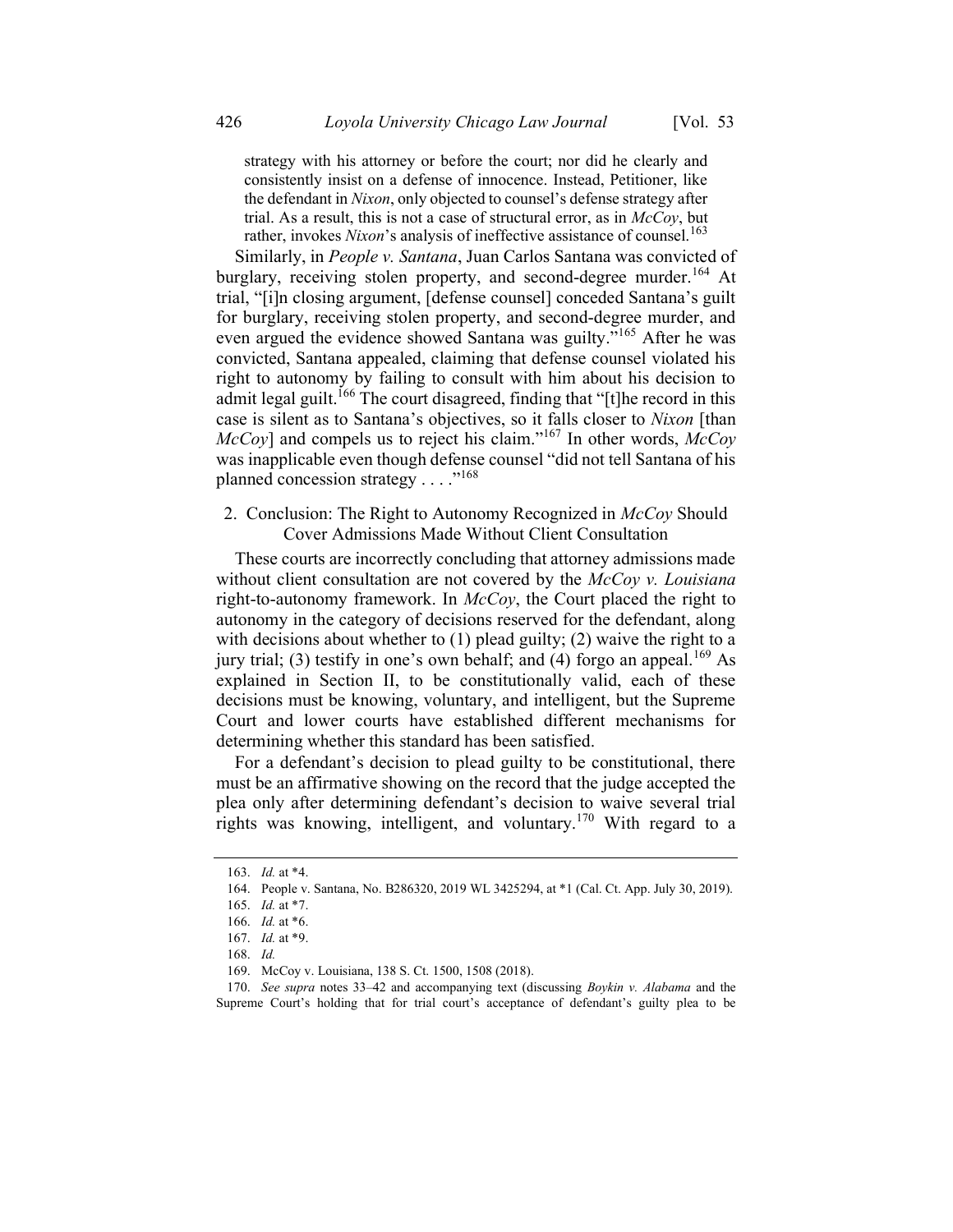defendant's decision to waive a jury trial in favor of a bench trial, Federal Rule of Criminal Procedure 23(a) sets forth a procedure for waiver, and many courts also require a colloquy, but neither of these are constitutional requirements.<sup>171</sup> Meanwhile, in terms of ineffective assistance of counsel, defense counsel renders deficient performance by failing to advise a defendant of his right to trial by jury, but courts are split over whether such failures are structural error or whether the defendant must establish prejudice.<sup>172</sup>

For a defendant's decision not to appeal, under the ineffectiveassistance test, in limited circumstances, defense counsel has a duty to consult with his client before the client makes that decision, and the failure to consult under those circumstances is per se prejudicial. $173$ Finally, with regard to a defendant's decision not to testify, defense counsel has a duty to consult with his client before the client makes that decision, but the defendant must establish that the failure to consult was prejudicial.<sup>174</sup>

Although the Court in Florida v. Nixon did not cite Roe v. Flores-Ortega, its opinion in the latter case fully explains its opinion in the former case. As noted in Section II.C.1, the Supreme Court held in Flores-Ortega there is "a constitutionally imposed duty to consult with the defendant about an appeal" only "when there is reason to think either (1) that a rational defendant would want to appeal (for example, because there are nonfrivolous grounds for appeal), or (2) that this particular defendant reasonably demonstrated to counsel that he was interested in appealing." $175$  And, as noted, one of the rationales the Court gave for this limited duty to consult is there can be cases in which (1) defense counsel "informs the defendant of his appeal rights;" (2) "the defendant does not express any interest in appealing;" and (3) "counsel concludes that there are no nonfrivolous grounds for appeal."<sup>176</sup>

This is essentially the same analysis the Supreme Court applied in Florida v. Nixon, but in connection with the right to claim innocence

constitutional, court must affirmatively show waiver of jury trial and other constitutional rights was knowing, intelligent, and voluntary).

<sup>171.</sup> See supra notes 54–59 and accompanying text (discussing Federal Rule of Criminal Procedure 23(a) and the evolution of procedure for valid waiver of jury trial right ).

<sup>172.</sup> See supra notes 60–63 and accompanying text (discussing situations where the court has found defense counsel rendered deficient performance).

<sup>173.</sup> See supra notes 78-85 and accompanying text (discussing Roe v. Flores-Ortega's holding regarding when counsel must consult with their client about an appeal and what constitutes deficient performance).

<sup>174.</sup> See supra notes 104–108 and accompanying text (discussing counsel's obligation to inform a defendant of their right to testify, and in situations where this doesn't occur, defendants need to prove failure to consult caused prejudice to prove ineffective counsel).

<sup>175.</sup> Roe v. Flores-Ortega, 528 U.S. 470, 480 (2000).

<sup>176.</sup> Id. at 479.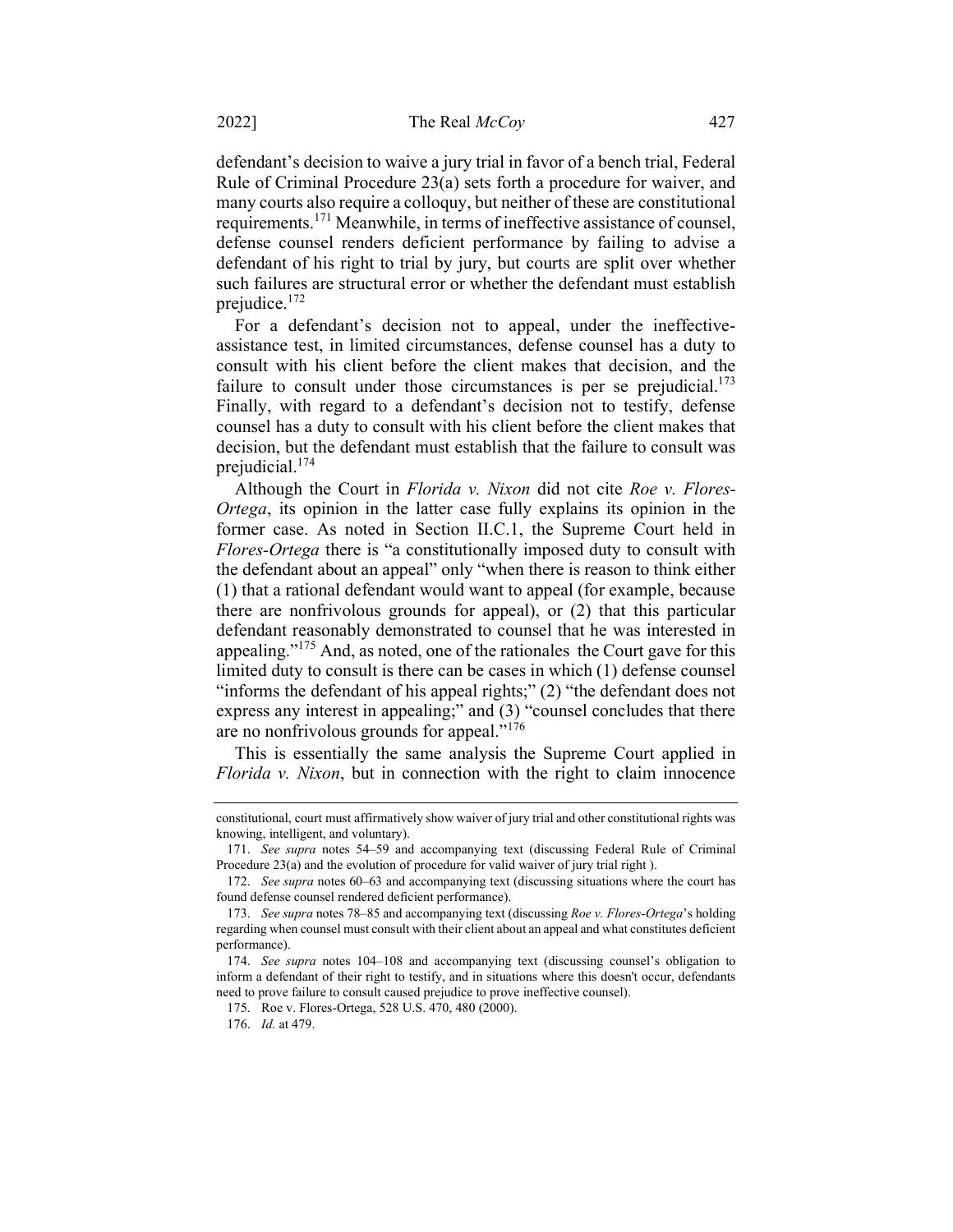rather than the right to appeal. Specifically, in Nixon, (1) defense counsel informed the defendant that he planned to admit guilt at trial; (2) the defendant did not express any interest in maintaining his innocence; and (3) counsel concluded that admitting guilt was the best way to preserve "his credibility in urging leniency during the penalty phase."<sup>177</sup>

This is entirely consistent with the McCoy Court's characterization of Florida v. Nixon. As noted, the McCoy Court concluded Nixon stands for the proposition that "[i]f a client declines to participate in his defense, then an attorney may permissibly guide the defense pursuant to the strategy she believes to be in the defendant's best interest."<sup>178</sup> Breaking this down, as with the other four decisions reserved for the client, the defendant must knowingly, voluntarily, and intelligently waive the right to autonomy, i.e., the right to maintain innocence. When defense counsel informs the defendant that he plans to concede his guilt at trial and the defendant is unresponsive, the defendant knowingly, voluntarily, and intelligently waives this right and allows defense counsel to decide whether to concede guilt, with defense counsel's decision subject to a traditional ineffective-assistance-of-counsel analysis.

Conversely, when defense counsel does not inform the defendant that he plans to concede guilt, the defendant does not—*cannot*—knowingly, voluntarily, and intelligently waive his right to autonomy. This is where the right to autonomy differs from the right to appeal. As the Court held in Flores-Ortega, there can be situations in which a defendant is aware of his right to appeal from statements made by the judge and/or his attorney and therefore is deemed to have knowingly, voluntarily, and intelligently waived that right based on failure to affirmatively exercise it.

On the other hand, if defense counsel never tells his client that he plans to admit his guilt, there is no way for the defendant to have knowledge of that decision. In a case like  $McCoy$ , there is a violation of the right to autonomy because the defendant knowingly, voluntarily, and intelligently asserted his right to maintain his innocence after his attorney told him that he planned to admit his guilt. But in a case like Atwater, there should be a similar violation of the right to autonomy because the defendant was never given a chance to knowingly, voluntarily, and intelligently assert his right. Unlike in Nixon, such a defendant does not decline to participate in his defense but instead is never afforded the opportunity to participate. Therefore, the  $McCov$  right to autonomy should apply when defense counsel never informs the defendant of his plan to concede guilt.

<sup>177.</sup> Florida v. Nixon, 543 U.S. 175, 181–83 (2004).

<sup>178.</sup> McCoy v. Louisiana, 138 S. Ct. 1500, 1509 (2018).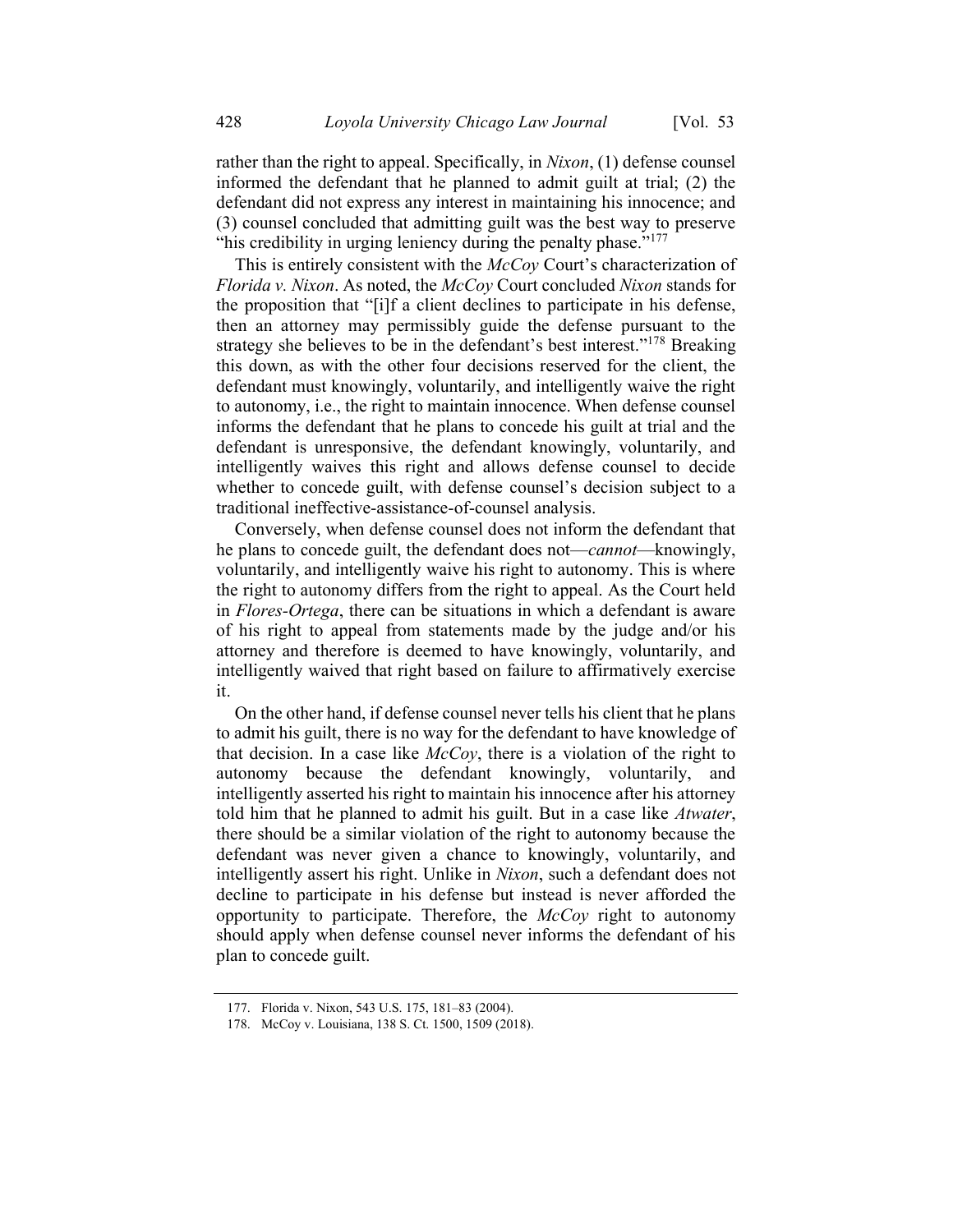## B. Attorneys Admitting Some, But Not All, of the Elements of a Crime

### 1. Courts Concluding That the Right to Autonomy Doesn't Cover Partial Admissions

In the wake of McCoy, several courts have held that the right to autonomy does not entitle a defendant to prevent his attorney from admitting that the defendant committed some, but not all, of the elements of a crime. For example, in United States v. Rosemond, James Rosemond, the owner of Czar Records, was "engaged in a contentious, often-violent rivalry" with neighboring Violator Records and one of its acts, G-Unit.<sup>179</sup> In March 2007, Lowell Fletcher and another G-Unit associate pushed, slapped, and threatened Rosemond's fourteen-year-old son, who was wearing a "Czar" sweatshirt.<sup>180</sup> Subsequently, Brian McCleod, who had met Rosemond in jail in the late 1990s, told Rosemond that "he had 'a line on the guy that slapped your son."<sup>181</sup> Thereafter,

Rosemond and McCleod met up again around a week-and-a-half later. They talked more about "the line" McCleod had on Fletcher, and Rosemond said: "I have \$30,000 for anybody who brings him to me cause I'mma hit him so hard and so fast he's not gonna see it coming." After Rosemond said he was considering "doing this" himself, he asked for McCleod's thoughts. McCleod believed it was unwise for Rosemond to be involved in any violence himself, so he mentioned involving [Derrick] Grant. Rosemond instructed McCleod to see whether Grant would be interested. Grant was, but he wanted more than \$30,000. McCleod agreed with Grant that a larger fee was required because the \$30,000 was McCleod's fee for luring Fletcher to an attack, and Grant would need "at least twice that amount, if not more, maybe even close to a hundred [thousand dollars]" to be the shooter. McCleod then informed Rosemond that Grant was now involved in the plan.<sup>182</sup>

After Grant later killed Fletcher with McCleod's assistance, Rosemond "was charged with murder-for-hire, conspiracy to commit murder-forhire, possession of a firearm during a murder-for-hire conspiracy, and murder through use of a firearm."<sup>183</sup> At the end of trial, "[i]n his closing argument, Rosemond's attorney, David Touger, acknowledged that Rosemond paid for Fletcher to be shot, but he argued that the government failed to prove beyond a reasonable doubt that Rosemond intended for Fletcher to be killed."<sup>184</sup> This argument was over the objection of Rosemond, who "maintained that he hired these associates only to bring

<sup>179.</sup> United States v. Rosemond, 958 F.3d 111, 115 (2d Cir. 2020).

<sup>180.</sup> Id. at 116.

<sup>181.</sup> Id. at 117 (quoting trial court record).

<sup>182.</sup> Id. (internal citations to trial court record omitted).

<sup>183.</sup> Id. at 115.

<sup>184.</sup> Id. at 119.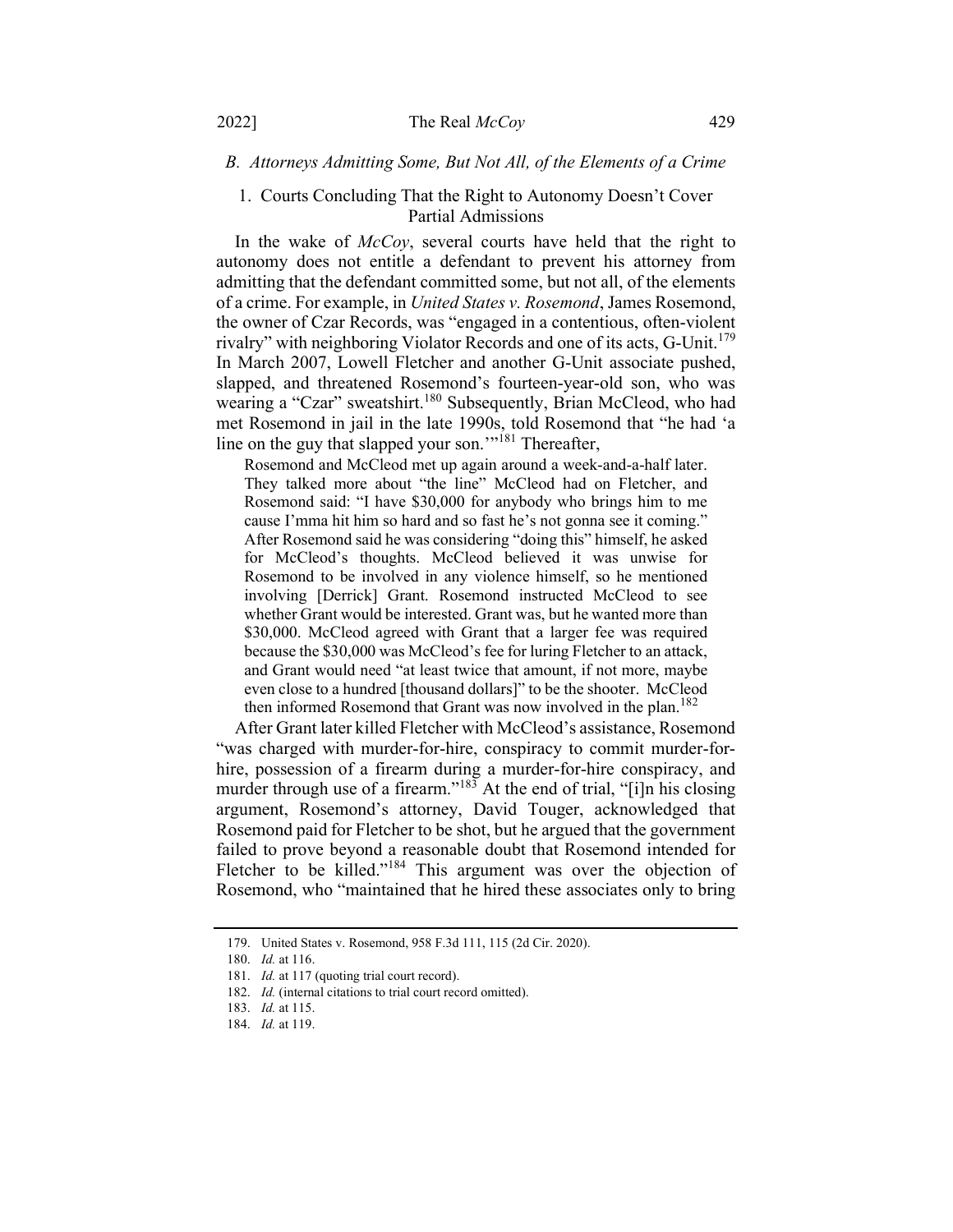Fletcher to him, and that he never intended for Fletcher to be shot or killed."<sup>185</sup> Rosemond thus argued his counsel violated his right to autonomy under  $\text{McCoy.}^{186}$ 

The Second Circuit disagreed, concluding "the right to autonomy is not implicated when defense counsel concedes one element of the charged crime while maintaining that the defendant is not guilty as charged."<sup>187</sup> The court advanced two arguments in support of this conclusion. First, the Second Circuit noted that "[t]hroughout its opinion, the McCoy Court's use of the word 'guilt' [was] explicitly limited to the charged crime."<sup>188</sup>

Second, the court observed that the McCoy "majority repeatedly made clear that its decision was meant to safeguard the 'objective of [one's] defense," with one such objective being an acquittal.<sup>189</sup> But then,  $\cdot$ [o]nce a defendant decides on an objective—e.g., acquittal—'[t]rial management is the lawyer's province' and counsel must decide, inter alia, 'what arguments to pursue."<sup>190</sup> Therefore, the Second Circuit found that Rosemond's right to autonomy was not violated because "[c]onceding an element of a crime while contesting the other elements falls within the ambit of trial strategy."<sup>191</sup> As support for this holding, the Second Circuit cited similar opinions of the Ninth, Tenth, and Eleventh Circuits.<sup>192</sup>

Some state courts have reached similar conclusions. For instance, in Matter of Somerville, Dennis Somerville was charged with first-degree rape after DNA evidence collected from the victim implicated him in the crime.<sup>193</sup> In his opening statement, Somerville's attorney told the jurors that "essentially, we are not going to have a lot to say.... [F] rankly, we don't have argument with the State's science here or the handling of their evidence  $\dots$  I'm not anticipating defense evidence about the science."<sup>194</sup> Defense counsel went on to explain "to the jury that their focus during

<sup>185.</sup> Appellant's Opening Brief at 1, United States v. Rosemond, 958 F.3d 111 (2d Cir. 2020) (No. 18-3561-CR), 2019 WL 1991995, at \*1.

<sup>186.</sup> See Rosemond, 958 F.3d at 119 (discussing the Sixth Amendment as it "provides certain procedural safeguards" to criminal defendants); see also Gannett Co. v. DePasquale, 443 U.S. 368, 379 (1979) (discussing the Sixth Amendment).

<sup>187.</sup> Rosemond, 958 F.3d at 122.

<sup>188.</sup> Id. (quoting McCoy v. Louisiana, 138 S. Ct. 1500, 1505 (2018)).

<sup>189.</sup> Id. (quoting McCoy, 138 S. Ct. at 1505, 1508-10, 1512).

<sup>190.</sup> Id. (quoting McCoy, 138 S. Ct. at 1508).

<sup>191.</sup> Id.

<sup>192.</sup> See id. at 123 (citing United States v. Holloway, 939 F.3d 1088, 1101 n.8 (10th Cir. 2019); United States v. Audette, 923 F.3d 1227, 1236 (9th Cir. 2019); Thompson v. United States, 791 F. App'x 20, 26–27 (11th Cir. 2019)) (discussing sister circuits' decisions interpreting  $McCov$  and holding that McCoy is limited to a defendant's right to maintain his innocence of the charged crimes).

<sup>193.</sup> In re Somerville, No. 53586-6-II, 2020 WL 6281524, at \*1 (Wash. Ct. App. Oct. 27, 2020).

<sup>194.</sup> Id. (quoting respondent opening brief).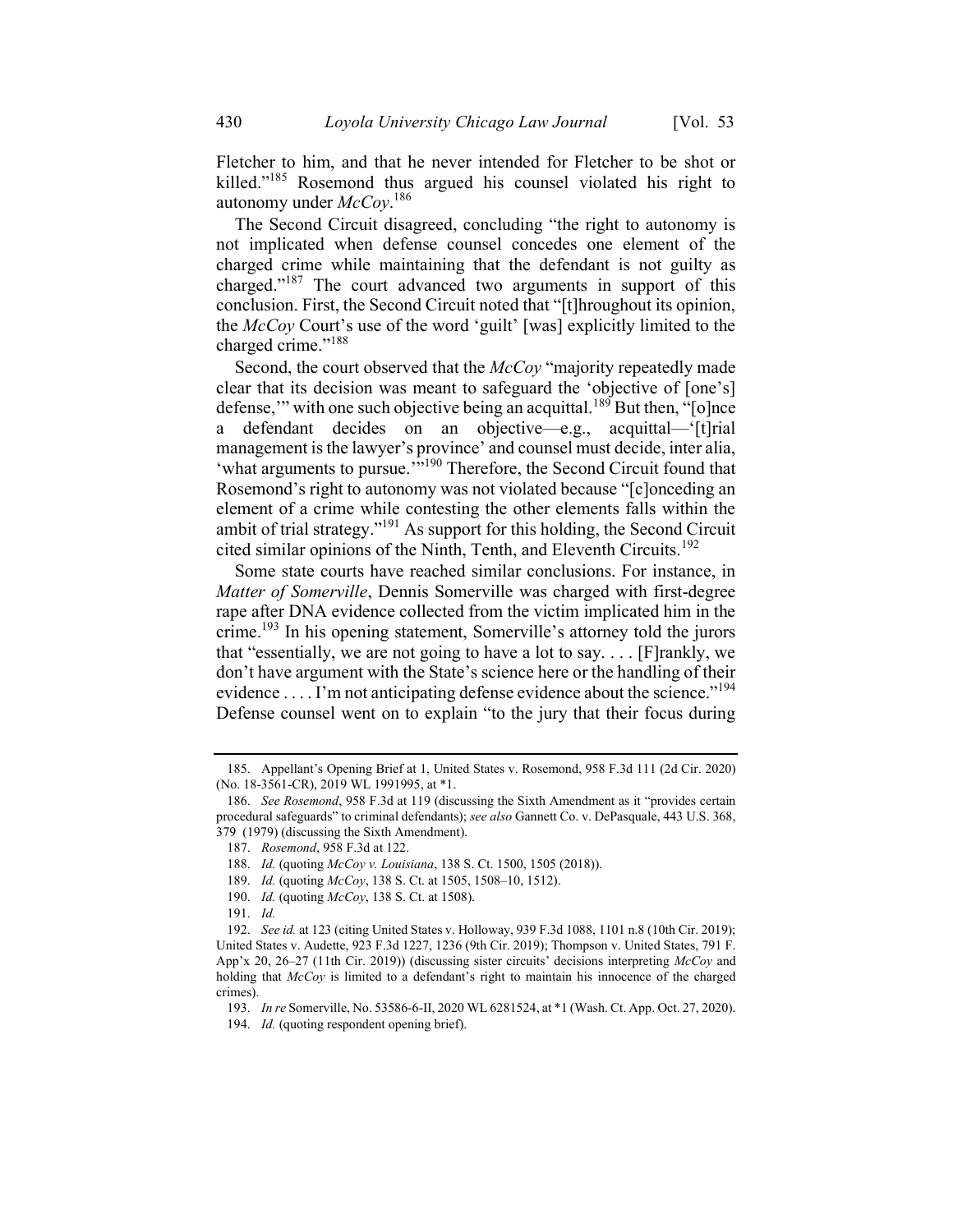the trial should be on whether there was reasonable doubt that a threat was made to [the victim], and if there was any evidence of a gun."<sup>195</sup>

After he was convicted, Somerville appealed, claiming, inter alia, that his attorney "effectively conceded . . . the actus reus of the charged offense."<sup>196</sup> The Court of Appeals of Washington disagreed, concluding that, "even if this was true, a crime also requires a mens rea element;" therefore, "defense counsel's conduct at trial did not indicate a concession of guilt rising to the level recognized in  $McCov$ ."<sup>197</sup> Similarly, in State v. Crump, the Court of Appeals of North Carolina found that defense counsel's comments during closing arguments admitting defendant committed the actus reus of second-degree forcible sexual offense did not trigger McCoy because those comments "were at most an admission of an element of the offense without Defendant's consent."<sup>198</sup>

## 2. The Right to Autonomy Recognized in *McCoy* Should Cover Admissions That Might Lead to Opprobrium

#### a. McCoy and Actus Reus Admissions

The Second Circuit in *Rosemond* and other courts reaching similar results are fundamentally misreading McCoy by holding that the question of whether to admit an element of a crime is a matter of trial strategy. Rather, the McCoy majority clearly concluded that a client's objective can be—and indeed McCoy's overriding objective was—to avoid the opprobrium that comes with admitting a heinous act. This is the inexorable conclusion that must be drawn from  $McCoy$ , tracking Justice Ginsberg's majority opinion.

In McCoy's merits brief to the Supreme Court, he advanced two reasons why the decision to admit guilt at trial must lie with the defendant. First, "[i]t is the defendant who will lose his liberty or face the executioner."<sup>199</sup> Second, "[i]t is the defendant who will face the opprobrium of admitting guilt to a capital offense, reserved for the 'narrow category of the most serious crimes."<sup>200</sup>

At oral arguments, Justice Kagan seemed to pick up on this argument, asking Elizabeth Murrill, Solicitor General of Louisiana, the following question:

<sup>195.</sup> Id.

<sup>196.</sup> *Id.* at \*4 (quoting respondent reply brief).

<sup>197.</sup> Id.

<sup>198.</sup> State v. Crump, 848 S.E.2d 501, 508 (N.C. Ct. App. 2020).

<sup>199.</sup> Brief for Petitioner at 26, McCoy v. Louisiana, 138 S. Ct. 1500 (2018) (No. 16-8255), 2017 WL 5495452, at \*26.

<sup>200.</sup> Id. at 26–27 (quoting Kennedy v. Louisiana, 554 U.S. 407, 420 (2008)).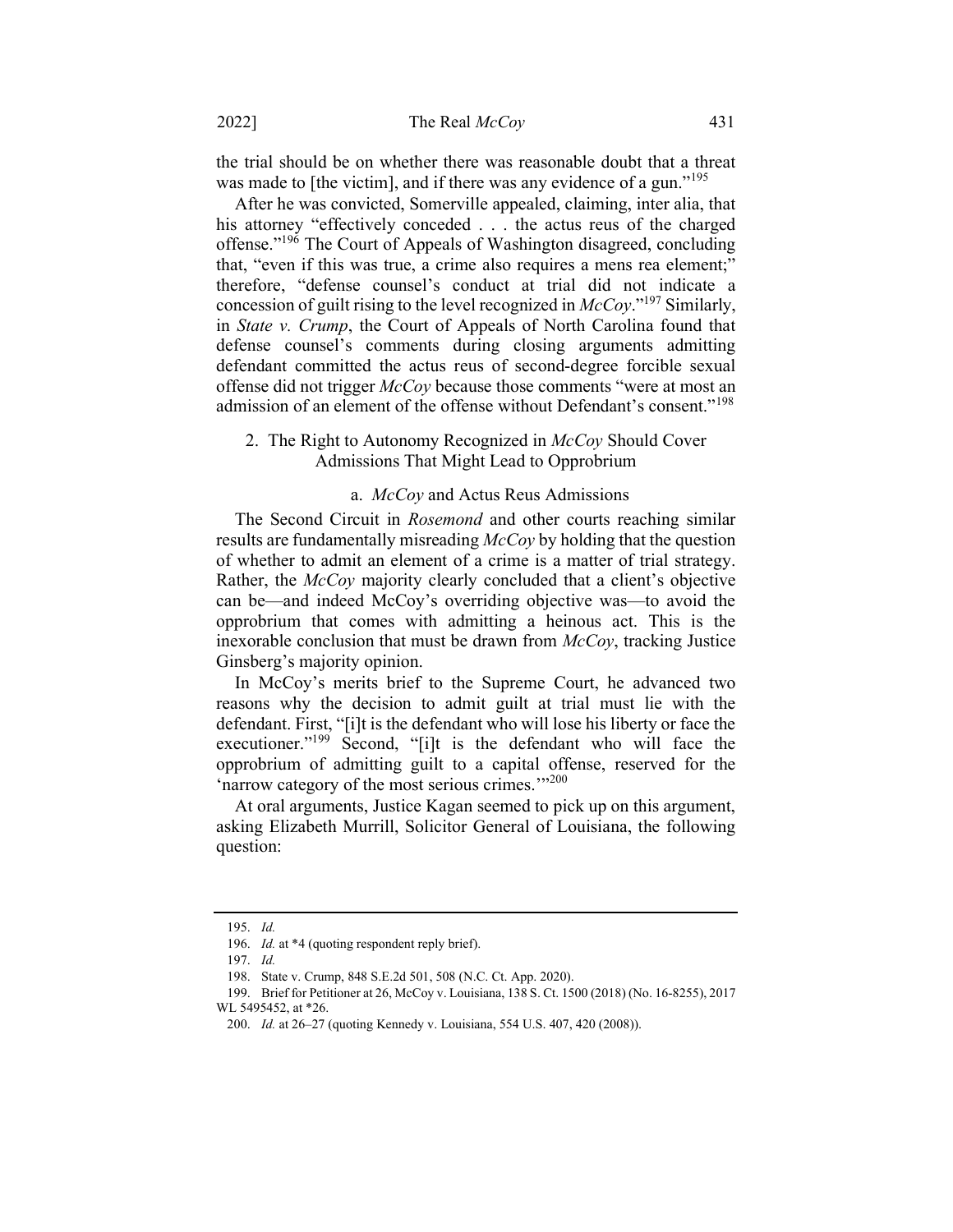But you're not talking about here, or we're not talking about here, about how to pursue a set of objectives. Is it better to pursue it this way or is it better to pursue it that way?

We're talking about a client saying: You have to follow—I have—I have an overriding objective in this case, and that's to avoid the opprobrium that comes with admitting that I killed family members. And that's my overriding objective.

And you're saying that the lawyer can say it doesn't matter that that's your overriding objective. And I guess what I want to know is why. $^{201}$ Murrill then responded,

Well, because—first, Your Honor, I—I don't think that that's entirely how Mr. McCoy characterized his objective. I—I would describe it more as though he said I know a better way to cross this divide and we're going to cross it by letting me drive the—this car over the cliff because the car will fly.<sup>202</sup>

Justice Ginsberg, however, clearly disagreed with this characterization of McCoy's overriding objection by responding to Murrill, "But he didn't say that. He said, and I think this much is clear from the record, he said in no uncertain terms: I do not want to concede that I killed these three people." 203

After Murrill responded, "Yes, Justice Ginsburg," the Justice made clear that McCoy's decision not to admit he killed the victims was a trial objective rather than trial strategy. Specifically, in her response to Murrill, Justice Ginsberg stated, "He wasn't talking about strategy at that time. He just said I do not want to concede that I killed these people."<sup>204</sup>

A straight line can be drawn from McCoy's merits brief, to this portion of oral arguments, to Justice Ginsberg's majority opinion. In finding McCoy's attorney violated McCoy's right to autonomy by overriding his objective, Justice Ginsberg ruled:

Counsel may reasonably assess a concession of guilt as best suited to avoiding the death penalty, as English did here. But the client may not share that objective. He may wish to avoid, above all else, the opprobrium that comes with admitting he killed family members, or he

<sup>201.</sup> Transcript of Oral Argument at 37–38, McCoy v. Louisiana, 138 S. Ct. 1500 (2018) (No. 16-8255), 2018 WL 1368611, at \*37–38 (emphasis added).

<sup>202.</sup> Id. at 38.

<sup>203.</sup> Id. (emphasis added).

<sup>204.</sup> Id.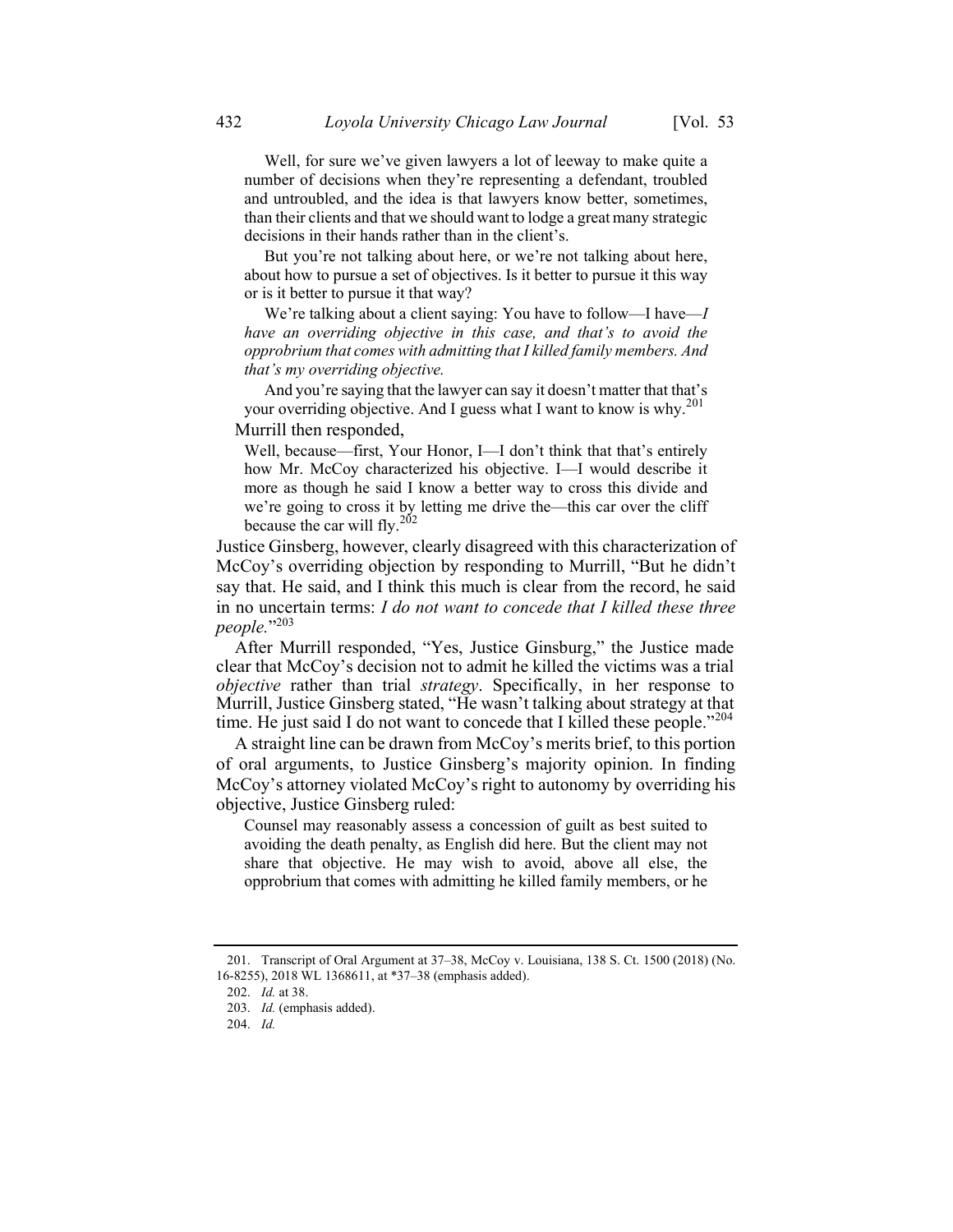may hold life in prison not worth living and prefer to risk death for any hope, however small, of exoneration.<sup>205</sup>

## b. Courts Applying McCoy's Opprobrium Language to Cover Partial Admissions

In People *v. Flores*, Roberto Flores was prosecuted in separate trials on weapons charges and an attempted murder charge based on striking a police officer with his car.<sup>206</sup> At both trials, Flores's objective "was express and unambiguous: to maintain his innocence of the acts alleged as the actus reus of the charged crimes—i.e. driving the car and possessing the weapons—irrespective of the weight of the evidence against him."<sup>207</sup> His attorney, however, "in pursuit of the understandable objective of achieving an acquittal, . . . conceded the actus reus of the charged crimes at both trials."<sup>208</sup> Flores, however, was convicted at both trials.<sup>209</sup>

In addressing Flores's ensuing appeal, the Court of Appeals of California acknowledged "[i]t was not unreasonable for counsel to conclude that conceding the actus reus offered Flores the best chance to achieve an acquittal at either trial."<sup>210</sup> The court, however, rejected the State's presumption "that Flores's objective was an acquittal, not maintaining innocence of the alleged acts."<sup>211</sup> Instead, the court concluded that this presumption "disregard[ed] McCoy's discussion of plausible objectives that a defendant might have at trial, among others the avoidance of the 'opprobrium that comes with admitting [one] killed family members."<sup>212</sup>

Similarly, in United States v. Read, Jonathan Read was charged with assault with a deadly weapon with intent to do bodily harm and assault with a deadly weapon resulting in serious bodily injury.<sup>213</sup> At trial, over Read's objection, his attorney unsuccessfully presented an insanity defense.<sup>214</sup> In granting Read a new trial on appeal, the Ninth Circuit held that " $McCoy$ 's emphasis on the defendant's autonomy strongly suggests that counsel cannot impose an insanity defense on a non-consenting

<sup>205.</sup> McCoy v. Louisiana, 138 S. Ct. 1500, 1503–04 (2018).

<sup>206.</sup> People v. Flores, 246 Cal. Rptr. 3d 77, 81 (Cal. Ct. App. 2019).

<sup>207.</sup> Id. at 84–85.

<sup>208.</sup> Id. at 79.

<sup>209.</sup> Id. at 81.

<sup>210.</sup> Id. at 85–86.

<sup>211.</sup> Id. at 86.

<sup>212.</sup> Id. (quoting McCoy v. Louisiana, 138 S. Ct. 1500, 1508–09 (2018)).

<sup>213.</sup> United States v. Read, 918 F.3d 712, 715 (9th Cir. 2019).

<sup>214.</sup> See id. at 717 (noting that Read's appointed counsel, whom the court insisted on reappointing after Read had attempted to proceed pro se after objecting to counsel's planned insanity defense, nevertheless maintained the insanity defense over Read's objections).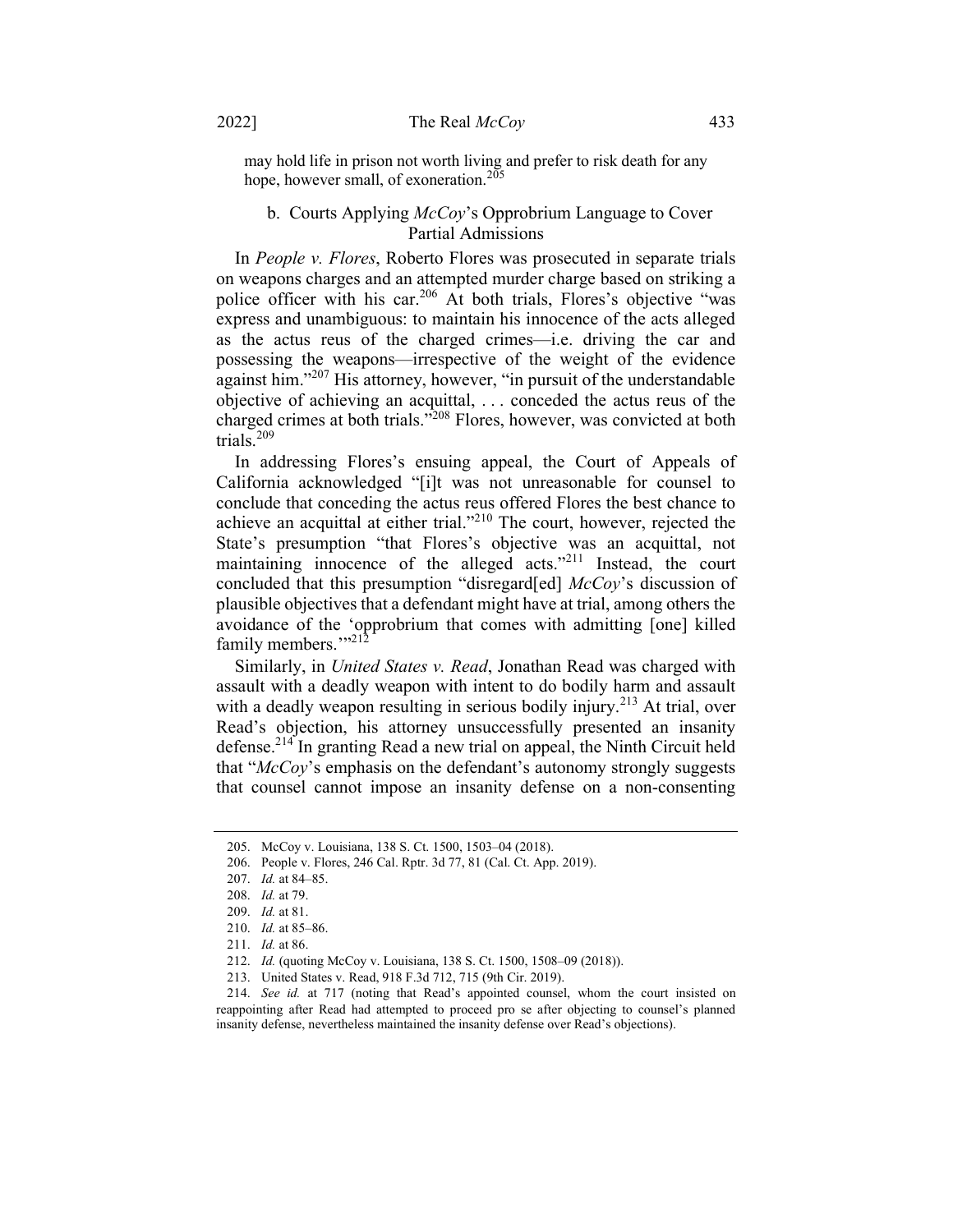defendant."<sup>215</sup>

In reaching this result, the Ninth Circuit held that "[a]n insanity defense is tantamount to a concession of guilt. Moreover, a defense of insanity, like a concession of guilt, carries grave personal consequences that go beyond the sphere of trial tactics."<sup>216</sup> Specifically, "[a] defendant may not wish to plead insane because of a firmly held 'feeling that he was not mentally ill at the time of the crime. $1^{17}$  According to the court, "[j]ust as conceding guilt might carry 'opprobrium' that a defendant might 'wish to avoid, above all else,'. . . 'a defendant, with good reason, may choose to avoid the stigma of insanity."<sup>218</sup>

## C. Conclusion: The Right to Autonomy Recognized in McCoy Should Cover Admissions That Might Lead to Opprobrium

Justice Ginsberg's McCoy majority opinion, especially when read in conjunction with oral arguments and McCoy's merits brief, makes clear that a defendant's trial objective can include avoiding opprobrium. In his merits brief, McCoy argued the decision to admit guilt must lie with the defendant because (1) "[i]t is the defendant who will lose his liberty or face the executioner;" and (2) "it is the defendant who will face the opprobrium of admitting guilt."<sup>219</sup> Thereafter, at oral arguments,  $(1)$ Justice Kagan stated that McCoy's "overriding objective in this case . . .[was] to avoid the opprobrium that comes with admitting that [he] killed family members;" and (2) Justice Ginsberg concluded that McCoy's objective, and not merely his strategy, was to avoid conceding he killed the three victims.<sup>220</sup> Finally, Justice Ginsberg's majority opinion recognized the right to autonomy in McCoy because, inter alia, a defendant might want to avoid the opprobrium accompanying admissions or preserve the possibility of an exoneration.<sup>221</sup> From this, it is clear that: (1) McCoy's objective was to avoid the opprobrium accompanying the admission that he killed his family members; (2) avoiding opprobrium is a trial objective and not merely a trial strategy; and (3) although they can overlap, avoiding opprobrium and avoiding conviction are distinct trial objectives.

This logic is consistent with the law surrounding pleading. As noted

<sup>215.</sup> Id. at 720.

<sup>216.</sup> Id. (internal citations omitted).

<sup>217.</sup> Id. (quoting McLaren v. State, 407 P.3d 1200, 1213 (Wyo. 2017)).

<sup>218.</sup> Id. (first quoting McCoy v. Louisiana, 138 S. Ct. 1500, 1508 (2018); then quoting Frendak v. United States, 408 A.2d 364, 377 (D.C. Ct. App. 1979)).

<sup>219.</sup> See Brief for Petitioner, supra note 199, at 26–27 (explaining why defendant should decide their plea).

<sup>220.</sup> See Transcript of Oral Argument, supra note 201, at 37-38 (emphasis added) (reiterating reasons and motives behind why McCoy would want to maintain his innocence).

<sup>221.</sup> See id. at 38 (explaining why a defendant may not want to admit guilt).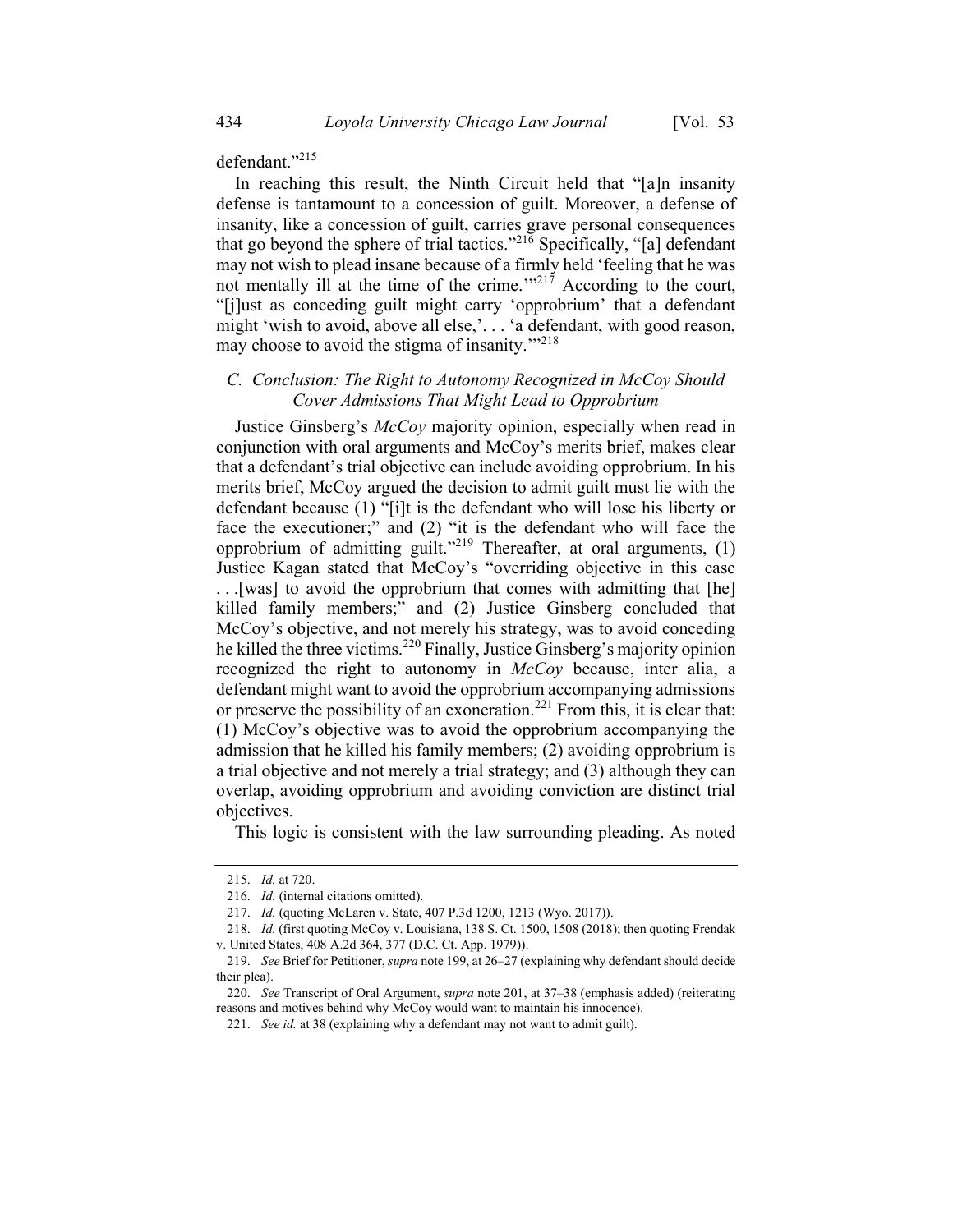previously, it is the client, not counsel, who decides what plea to enter.<sup>222</sup> But the decision over what plea to enter is not a binary choice between "guilty" and "not guilty" pleas. In federal court, a defendant can proffer a nolo contendere plea pursuant to Federal Rule of Criminal Procedure  $11(a)(3)$ .<sup>223</sup> Similarly, in state courts, defendants can proffer nolo contendere pleas<sup>224</sup> or no contest pleas,<sup>225</sup> depending on the jurisdiction. Nolo contendere and no contest pleas are the same: "When a defendant pleads nolo contendere or no contest, he does not admit his guilt; instead, the plea is merely an indication that he will not contest the charges brought against him."<sup>226</sup> While functionally a guilty plea, a nolo contendere or no contest plea is inadmissible against a defendant in a subsequent proceeding, unlike a traditional guilty plea. $227$ 

Defendants can also proffer Alford pleas pursuant to the Supreme Court's opinion in *North Carolina v. Alford*.<sup>228</sup> In *Alford*, the Supreme Court held that a court can accept a guilty plea in which the defendant affirmatively maintains his innocence but acknowledges the State has sufficient evidence to prove his guilt beyond a reasonable doubt.<sup>229</sup> There is currently a split among courts over whether Alford pleas are admissible against defendants in subsequent proceedings.<sup>230</sup>

There are practical reasons why a defendant might choose to enter one of these pleas given that (1) nolo contendere and no contest pleas are inadmissible; and (2) Alford pleas may be inadmissible. If, for instance, a defendant is charged with involuntary manslaughter in connection with a fatal car accident, use of one of these pleas, rather than a standard guilty plea, would render the plea inadmissible at a subsequent civil wrongfuldeath lawsuit involving the same accident.

There are, however, practical reasons why an attorney would prefer his

<sup>222.</sup> See Brookhart v. Janis, 384 U.S. 1, 7–8 (1966) (emphasizing that counsel cannot override their client's express desire to plead a certain way).

<sup>223.</sup> FED. R. CRIM. P. 11(a)(3).

<sup>224.</sup> See, e.g., FLA. R. CRIM. P. 3.170(b) (allowing nolo contendere pleas in Florida).

<sup>225.</sup> See, e.g., OHIO R. CRIM. P. 11(B) (allowing no contest pleas in Ohio).

<sup>226.</sup> Colin Miller, The Best Offense Is a Good Defense: Why Criminal Defendants' Nolo Contendere Pleas Should Be Inadmissible Against Them When They Become Civil Plaintiffs, 75 U. CIN. L. REV. 725, 725 (2006).

<sup>227.</sup> FED. R. EVID. 410(a)(2).

<sup>228.</sup> See North Carolina v. Alford, 400 U.S. 25, 37–38 (1970) (explaining that a defendant may "voluntarily, knowingly, and understandingly consent to the imposition of a prison sentence" although he denies guilt).

<sup>229.</sup> See id. at 38–39 (explaining the basis for Alford's plea, and its validity).

<sup>230.</sup> Compare United States v. In, No. 2:09CR00070, 2010 WL 2869108, at \*2 (D. Utah July 20, 2010) ("Defendant has provided no binding or persuasive authority that Defendant's Alford plea should be treated as anything other than a standard guilty plea for purposes of Rule 410."), with United States v. Elizondo, 277 F. Supp. 2d 691, 704 (S.D. Tex. 2002) (holding defendant's Alford plea akin to a plea of nolo contendere and precluded by the Federal Rules of Evidence from admission in subsequent proceedings).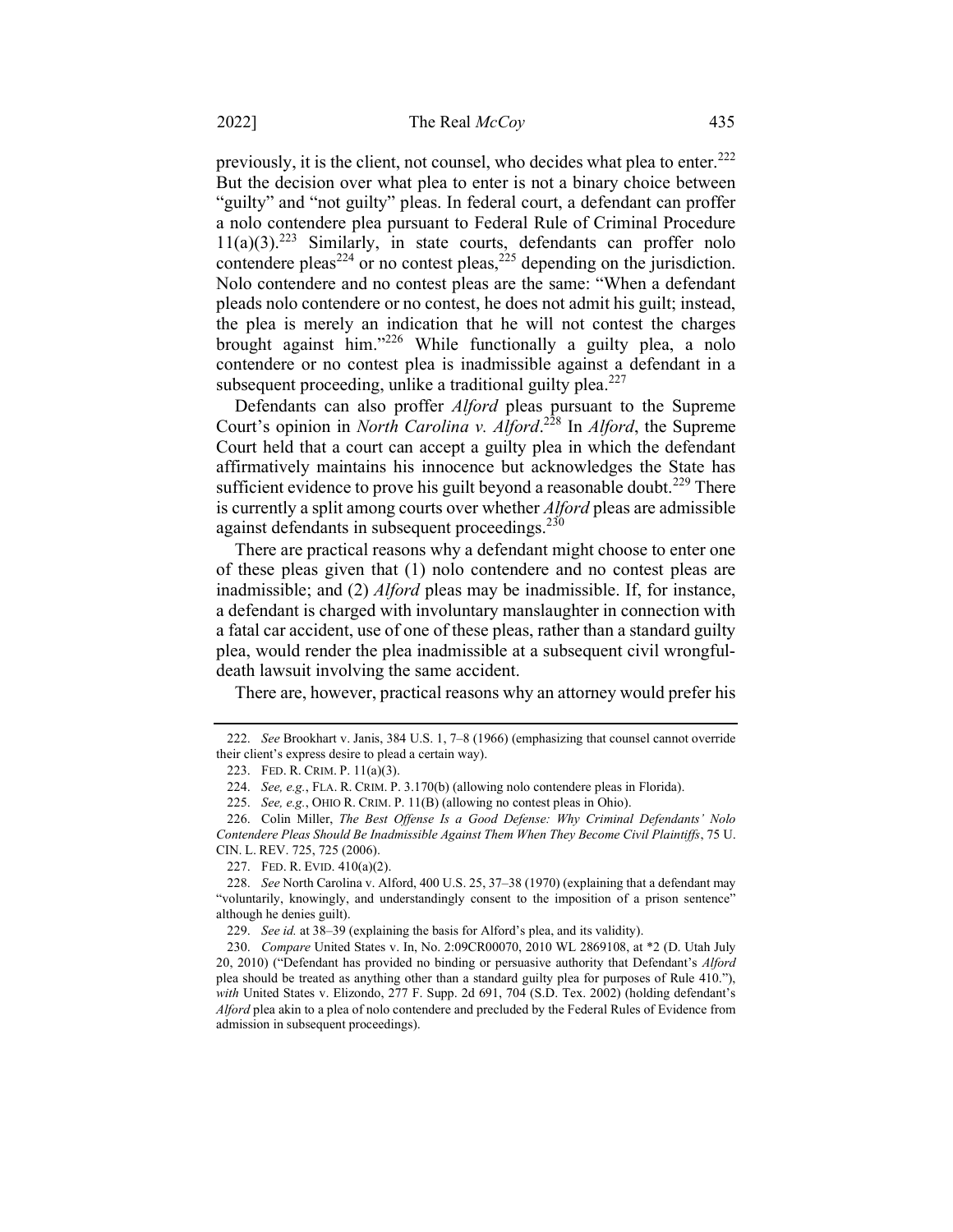client to enter a standard guilty plea. Namely, a judge is likely to impose a more lenient sentence when a defendant pleads guilty and accepts responsibility for his actions, and impose a harsher sentence when a defendant simply does not contest the charges against him or affirmatively maintains his innocence. Indeed, a defendant is entitled to a two-level downward adjustment of his offense level under the United States Sentencing Guidelines if he "clearly demonstrates acceptance of responsibility for his offense."<sup>231</sup>

Professor Stephanos Bibas (now a federal judge) interviewed thirtyfour veteran prosecutors, judges, and public and private defense lawyers to determine why defendants enter nolo contendere or *Alford* pleas even "when it would be in their interests" to enter a standard guilty plea.<sup>232</sup> In these interviews, "[t]he most common barrier to a classic guilty plea is the defendant's fear of embarrassment and shame before family and friends."<sup>233</sup> Second, "[a]fter shame, the reason cited most frequently for defendants' refusal to admit guilt is psychological denial, in which defendants refuse to admit guilt to themselves."<sup>234</sup>

In other words, in the pleading context, defendants often choose to enter *Alford* or nolo contendere/no contest pleas to avoid the moral opprobrium associated with admitting guilt. Put another way, a defendant's primary pleading objective might be to avoid such opprobrium in the same way that a defendant's primary trial objective might be to avoid such opprobrium. It would thus be odd that a pleading defendant would have the right to effectuate that objective while a trial defendant would not.

But it's not just odd that courts would treat such defendants disparately; it's inconceivable. Courts allowing attorneys to make partial admissions without client consent are preventing defendants from having any ability to maintain their innocence. According to these courts, these defendants must admit legal guilt through guilty/Alford/nolo contendere pleas or proceed to trials where their attorneys can admit they committed opprobrious acts. Therefore, the  $McCov$  right to autonomy should allow defendants to prevent their attorneys from making partial admissions.

#### V. CONCLUSION

McCoy clearly stands for the proposition that a defendant is entitled to a new trial when, over his objection, his attorney admits that he is legally

<sup>231.</sup> U.S. SENT'G GUIDELINES MANUAL § 3E1.1 (U.S. SENT'G COMM'N 2020).

<sup>232.</sup> Stephanos Bibas, Harmonizing Substantive-Criminal-Law Values and Criminal Procedure: The Case of Alford and Nolo Contendere Pleas, 88 CORNELL L. REV. 1361, 1377 (2003).

<sup>233.</sup> Id.

<sup>234.</sup> Id. at 1378.